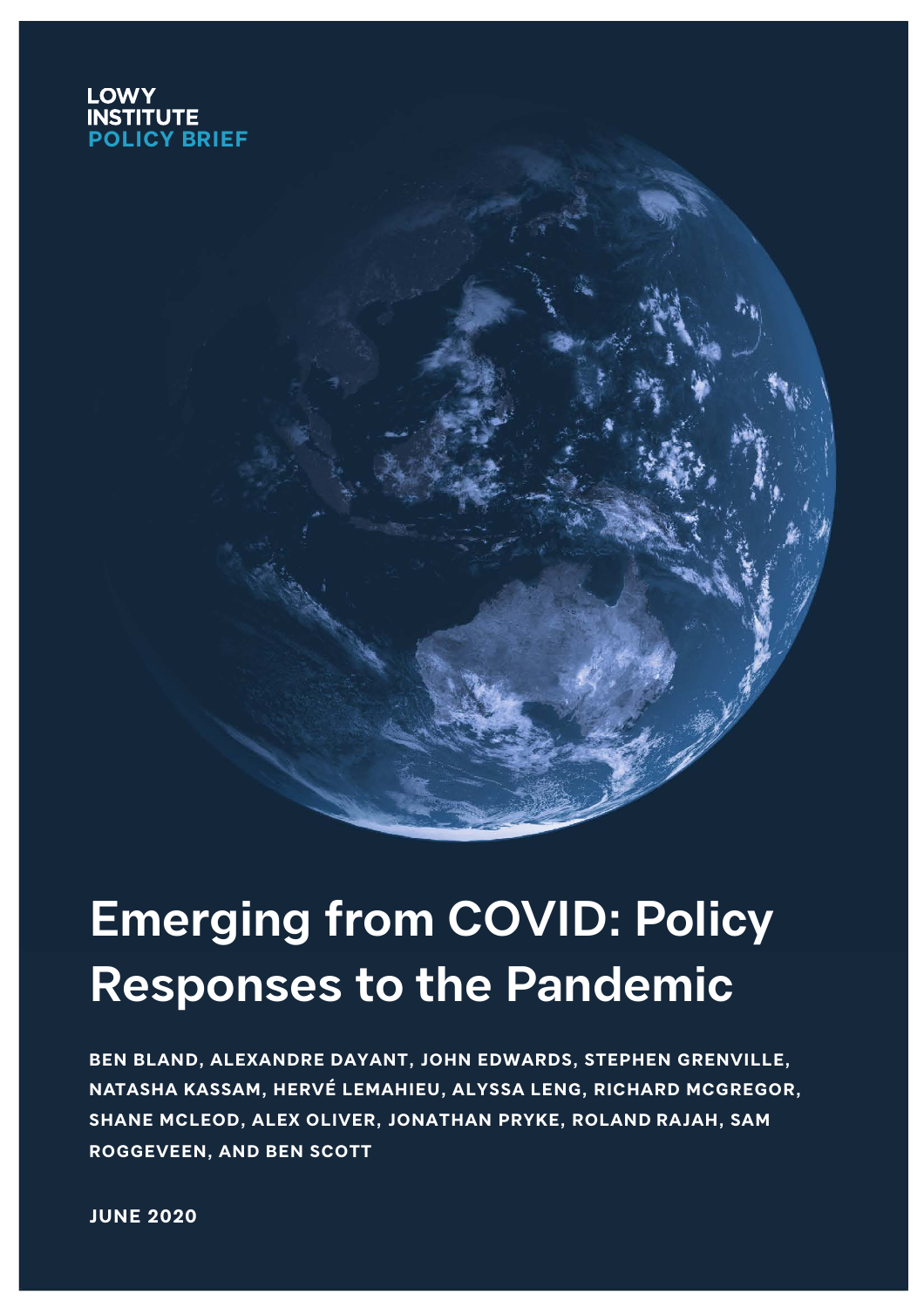The Lowy Institute is an independent policy think tank. Its mandate ranges across all the dimensions of international policy debate in Australia economic, political and strategic — and it is not limited to a particular geographic region. Its two core tasks are to:

- produce distinctive research and fresh policy options for Australia's international policy and to contribute to the wider international debate
- promote discussion of Australia's role in the world by providing an accessible and high-quality forum for discussion of Australian international relations through debates, seminars, lectures, dialogues and conferences.

Lowy Institute Policy Briefs are designed to address a particular, current policy issue and to suggest solutions.

The views expressed in this paper are entirely the authors' own and not those of the Lowy Institute.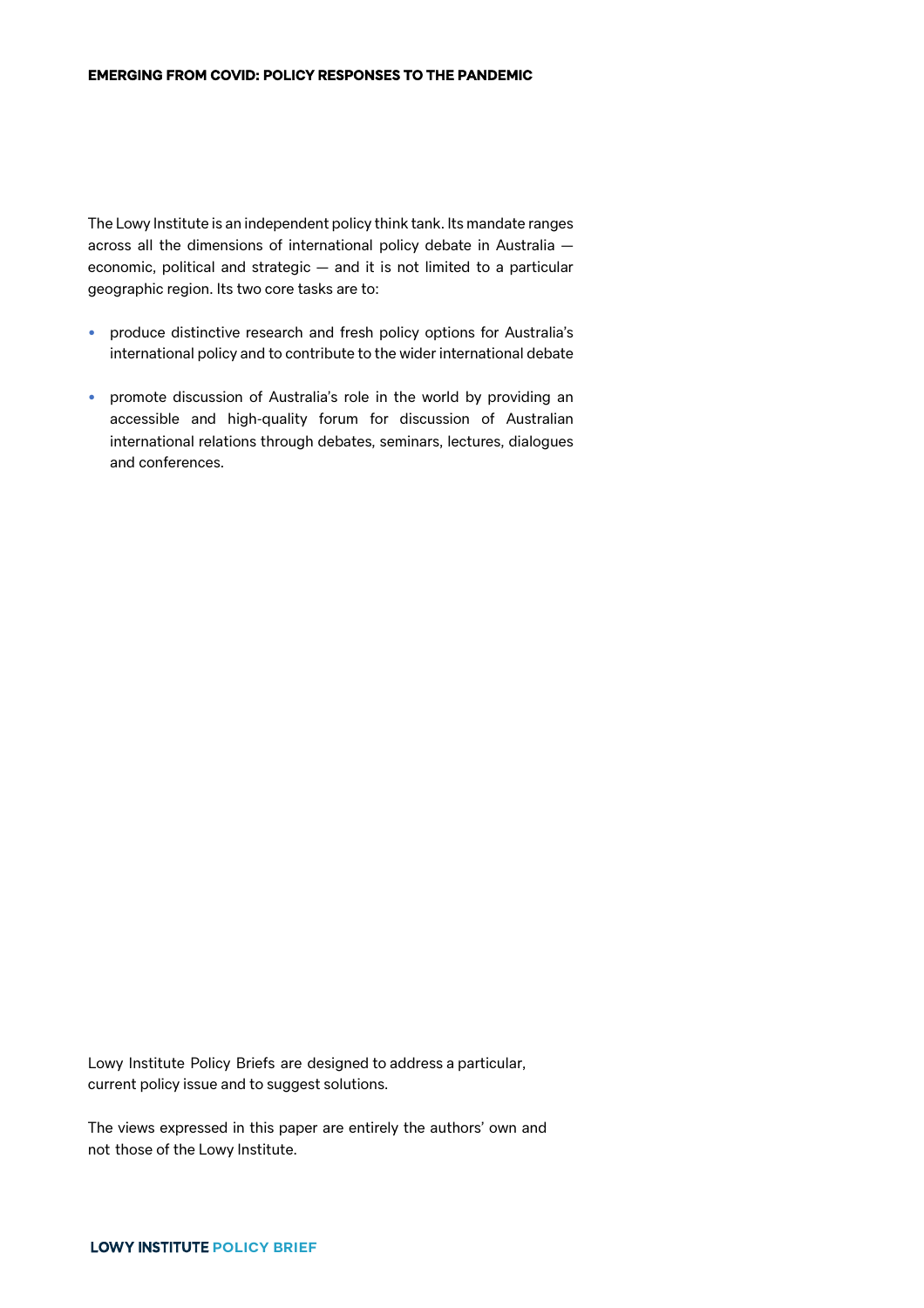# TABLE OF CONTENTS

| Alex Oliver                                                         |
|---------------------------------------------------------------------|
| <b>Changing Australia's conversation about Chinese economic</b>     |
|                                                                     |
| Natasha Kassam, Richard McGregor, Roland Rajah                      |
| Shaping the US approach to China and the rules-based                |
|                                                                     |
| <b>Ben Scott</b>                                                    |
| Maintaining Australia's security as American power recedes 10       |
| Sam Roggeveen                                                       |
|                                                                     |
| Hervé Lemahieu                                                      |
|                                                                     |
| Stephen Grenville                                                   |
| Forming a coalition of competent middle powers to lead on           |
| Hervé Lemahieu with Alyssa Leng                                     |
|                                                                     |
| John Edwards                                                        |
| Assisting Indonesia through the economic pandemic20<br>Roland Rajah |
| <b>Ben Bland</b>                                                    |
| Alexandre Dayant and Shane McLeod                                   |
| Jonathan Pryke                                                      |
| Alex Oliver                                                         |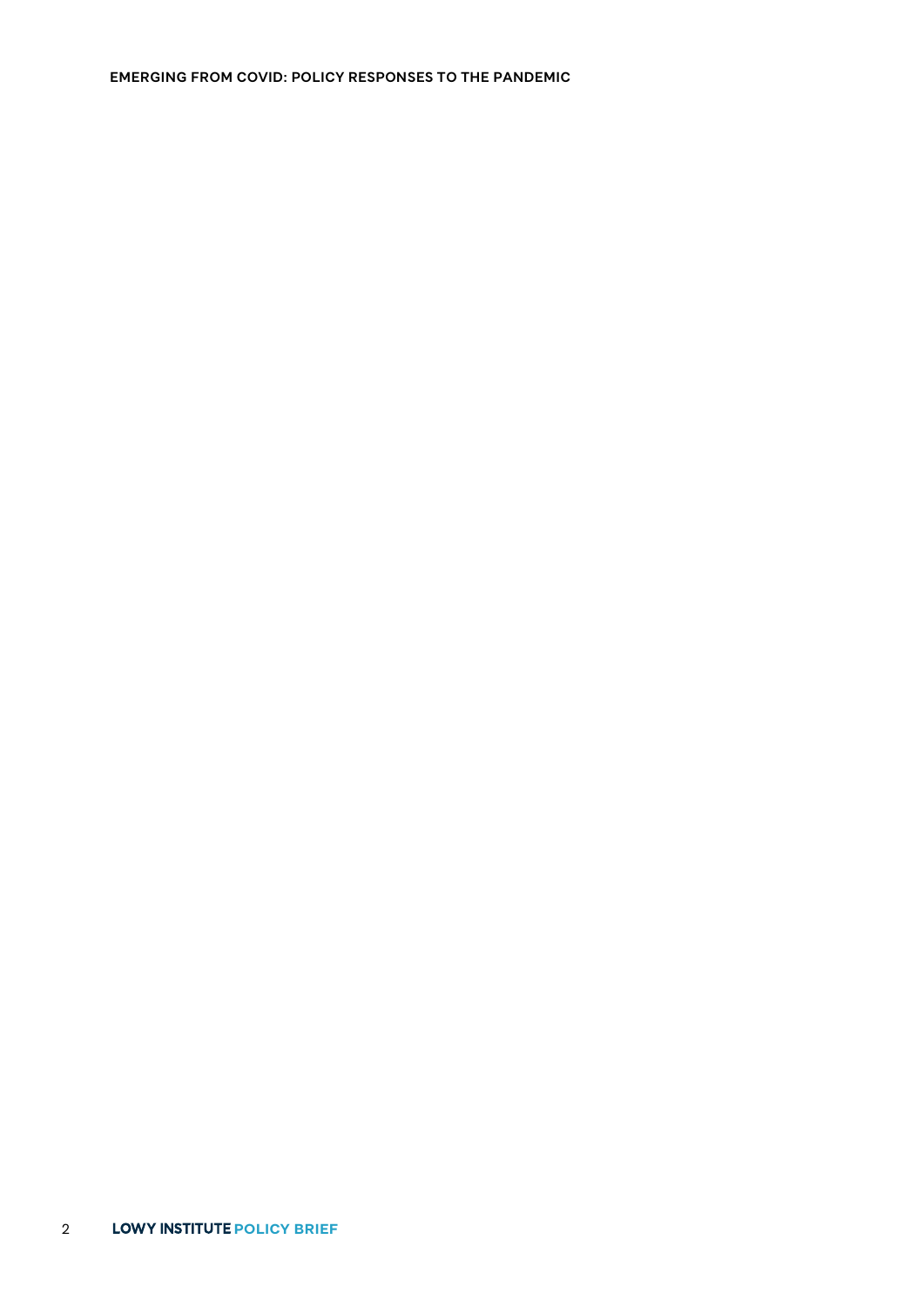### INTRODUCTION

**In this new feature, Lowy Institute experts provide policy recommendations for Australia to address issues that are critical to our nation's — and the world's — successful emergence from the pandemic**

### ALEX OLIVER

The fight against COVID-19 has been the greatest challenge the world has faced since the middle of last century. As countries have fought to control the disease, they have closed borders, quarantined their citizens, and shut down economies almost entirely. The ramifications will reverberate for years, if not decades, to come.

In April 2020, the Lowy Institute published a digital feature in which twelve Institute experts examined the ways in which the COVID crisis would affect Australia, the region and the world. In this new feature, Lowy Institute experts provide policy recommendations for Australia to address issues that are critical to our nation's — and the world's — successful emergence from the pandemic.

Countries have turned inwards in an attempt to fend off the threat of an infection that is oblivious to borders. Some have seen globalisation as the cause of the crisis, and have focused on solving problems without recourse to the international institutions of global security and prosperity, including the United Nations, the World Health Organization, and the G20. Yet global problems require international solutions.

As the world emerges from the crisis, cooperation between nations will be more important than ever. Nation states cannot revive their economies purely through national solutions. They cannot address global threats, including the possibility of further pandemics, alone.

Australia's achievements in managing the COVID crisis have been exemplary. It has handled the health and economic emergency with great competence. But this is just the beginning of our crisis recovery. The challenges in our region, and the global problems that existed before COVID, have only been exacerbated by the pandemic.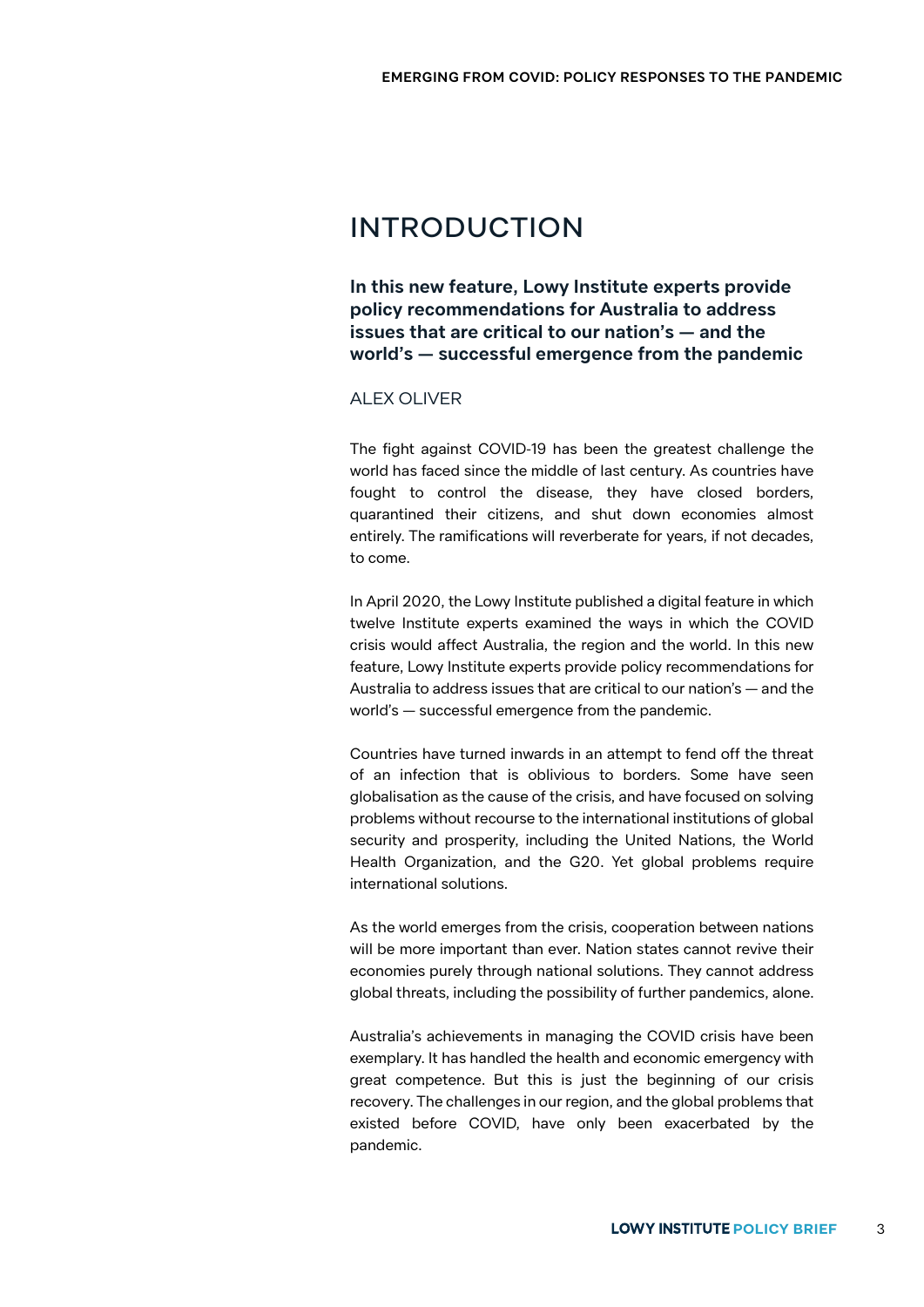Australia has already done much to address the domestic economic and health issues from the COVID crisis. But to shape a prosperous and secure future, it will also need to work in cooperation with other nations, large and small, allies and partners, on a much broader array of international issues ranging from the economic disruption across the region, pressure from China on trade, and development challenges in the Pacific, to increasingly competitive relations between the United States and China, the weakening of the World Health Organization, and the declining utility of the G20.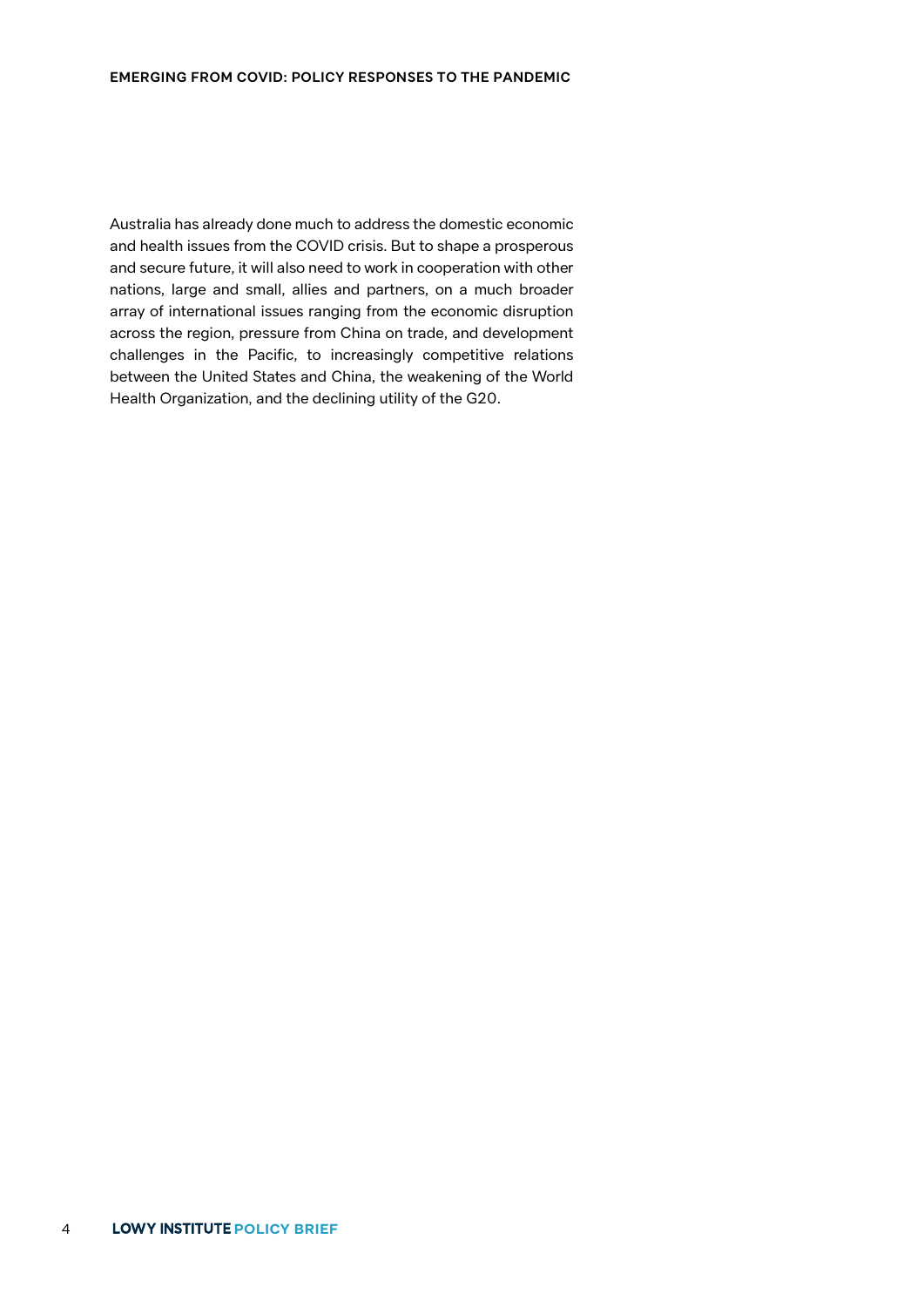## CHANGING AUSTRALIA'S CONVERSATION ABOUT CHINESE ECONOMIC COERCION

**Getting away from the narrative of dependence would be a starting point for a more sensible national discussion — one that is more robust to economic threats that may come our way**

NATASHA KASSAM, RICHARD MCGREGOR, ROLAND RAJAH

Last month, China banned meat imports from four large Australian slaughterhouses for "technical" reasons, and imposed tariffs of more than 80 per cent on Australian barley after a long-running WTO investigation at China's instigation. This month, China warned its citizens not to travel to Australia for "safety" reasons. This flurry of punitive measures, and suggestions there could be more, has magnified concerns about Australia's economic dependence on China and the belief that Beijing can use this to exert political pressure and constrain Australia's ability to prosecute its interests. Calls for diversification away from China have consequently intensified.

Australia should have more confidence in its ability to withstand China's punitive measures. The overwhelming narrative of 'dependence' leads the national conversation in unhelpful directions. Rather than dependence, the Australia–China relationship is mostly one of interdependence — which means that Australia's exposure to, and ability to resist, economic threats from China is far more manageable.

It is true that China buys about a third of Australia's exports of goods and services. But more than 70 per cent are resource commodities — vital inputs for China's steel, construction, and other industrial sectors that are still central to its economy (and employment), especially in recovering from COVID-19. Finding alternative suppliers at scale in these areas would be difficult for China.

As long as China's demand for these commodities remains strong, so too will global demand — benefitting the Australian economy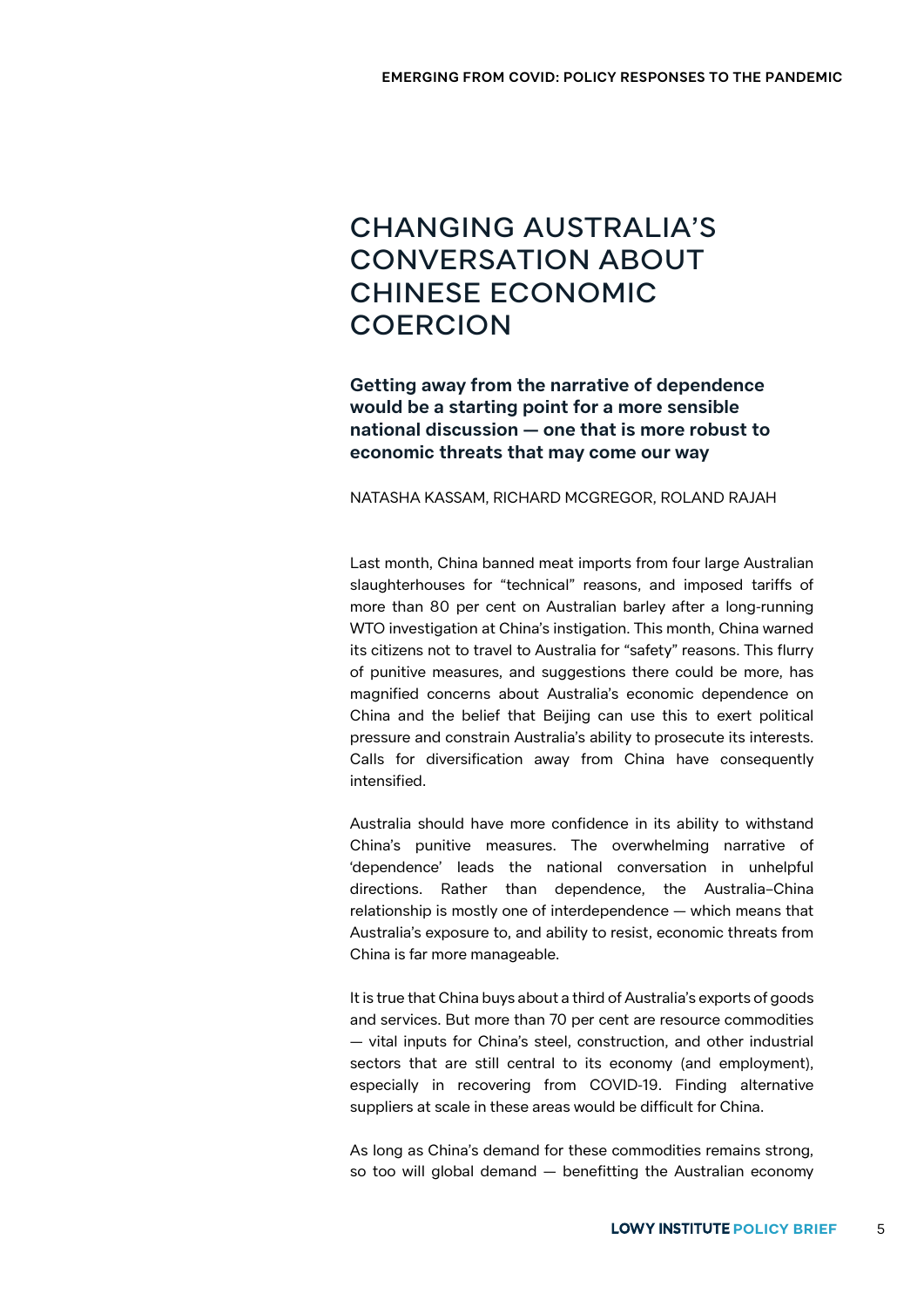either directly by selling to China, or indirectly if exporting elsewhere, because international prices will remain robust. The past two years have seen Australia placed in China's so-called 'diplomatic freezer'. Yet, the total value of Australia's merchandise exports rose by 30 per cent during that time. Merchandise exports to China rose by 50 per cent. That is also in keeping with the international experience of China's attempts at economic coercion, which tend not to have a material impact on overall trade but instead punish specific sectors and firms.

That is, of course, cold comfort for those being targeted. And in Australia's case, the potential targets are expanding as the economic relationship shifts from resource commodities towards agricultural exports, higher education, and tourism.

It is important, however, not to exaggerate the costs of standing up to China where Australia needs to. The value of what Australia sells to China in these areas is still only a little more than one percent of Australia's national income. That is important and should not needlessly be jeopardised. But Australia's national interests are hardly served by artificially dividing national security and the economy.

Importantly, the flipside of interdependence is complementarity. Diversification might be desirable, but the prospect for doing so in any significant way is likely to be very limited. India and Indonesia cannot match China's combination of growth and scale. Nor are they particularly open economies or easy places to do business, at least no more so than China.

Australia's relationship with China is entering a new, more difficult phase, for which there are no easy answers. Getting away from the narrative of dependence would be a starting point for a more sensible national discussion — one that is more robust to economic threats that may come our way.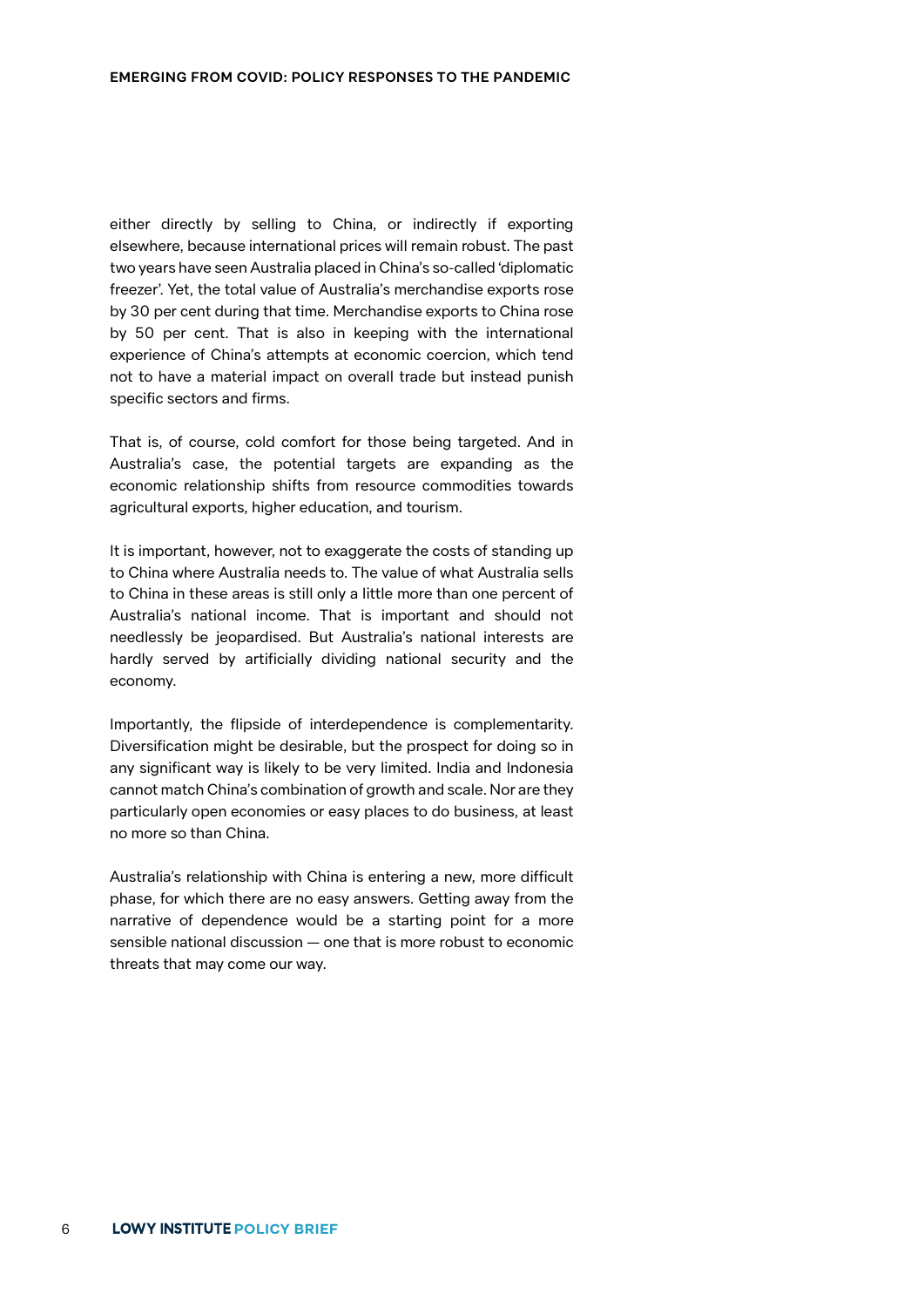### SHAPING THE US APPROACH TO CHINA AND THE RULES-BASED INTERNATIONAL ORDER

**Canberra should urge a more sophisticated and sustainable approach, drawing on America's political and economic strengths, rather than its military weight, and be more inclusive of allies and partners**

#### BEN SCOTT

The US–China relationship is more adversarial and brittle than at any time since ties were normalised in 1979. Having claimed victory over COVID-19, Chinese President Xi Jinping has turned to subduing supposedly hostile 'foreign forces' on fronts from Hong Kong to India. Eager to shift blame for his failure to manage the pandemic, US President Donald Trump has injected increasingly confrontational rhetoric into Washington's sporadically competitive China policy. The UN-centred order was built up to help manage great power tensions like these, but has shown itself to be battered and ineffective.

Canberra faces a particularly daunting challenge. It is deeply enmeshed with the United States — its longstanding security ally but has China as its dominant trading partner. The continuing US– China escalation could, as well as weakening international cooperation against COVID-19 and its economic impact, see China further restricting Australian access to its markets. And, though US– China military conflict is still unlikely, the risks are growing. Any war would be especially catastrophic for our region.

To forestall escalation, Australia should pursue three broad lines of effort.

First, Canberra should engage Beijing diplomatically, while understanding that there is not much Australia can do to moderate China's current threat perception.

Second, Australia should collaborate more with like-minded middle powers to salvage the rules-based order and increase cooperation.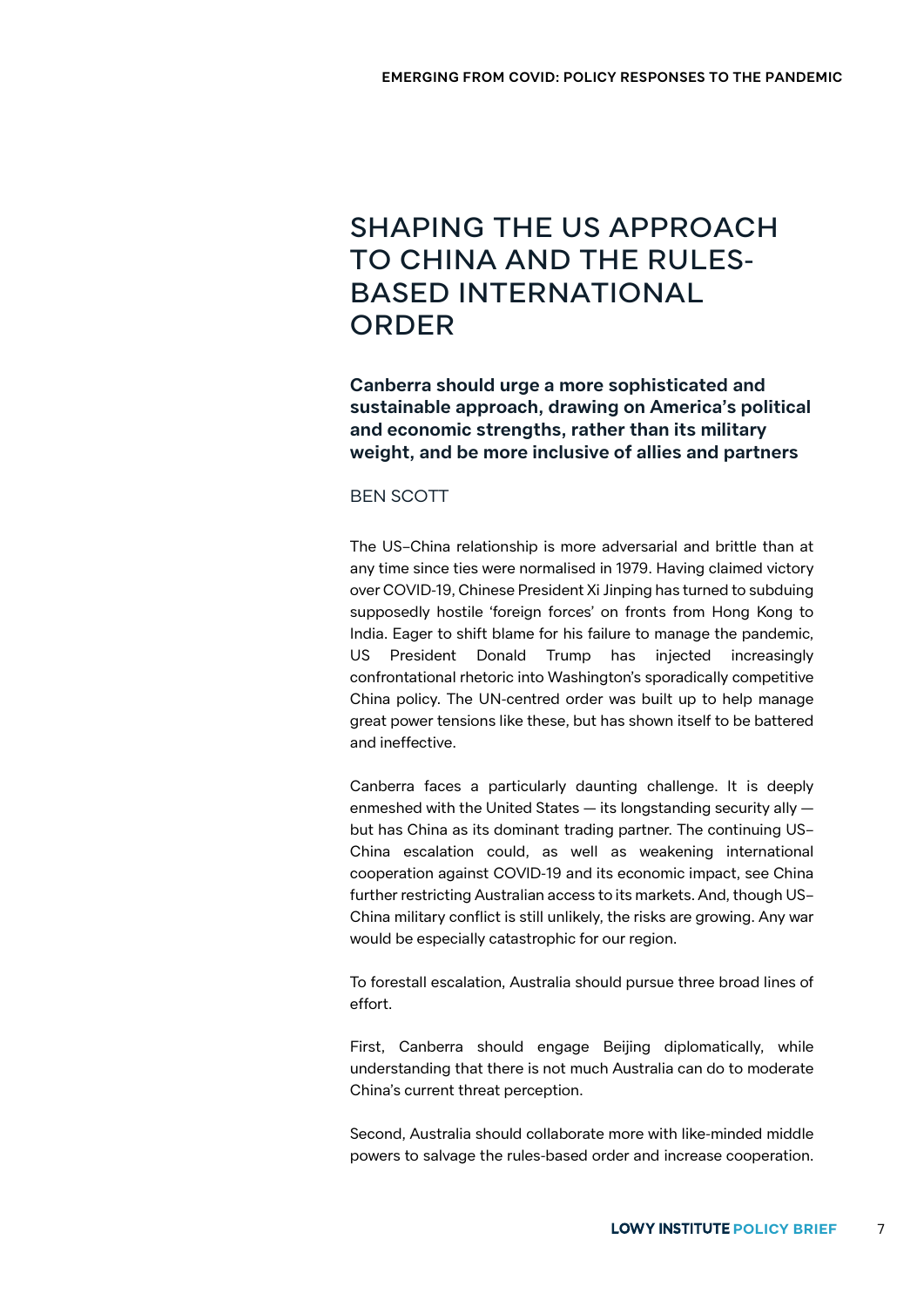This work is well underway, but remains extremely difficult without US leadership.

Third, Australia should seek to shape Washington's approach to China and the rules-based international order.

Australia wants the United States to balance Chinese power and deter Chinese coercion. Washington's new bipartisan willingness to compete with China broadly accords with Australia's interests.

But Canberra should urge a more sophisticated and sustainable approach. That would draw on America's political and economic strengths, rather than its military weight, and be more inclusive of allies and partners. It would also balance competition on national security issues, with cooperation on matters such as health and mutually beneficial trade.

From Canberra's perspective, the ideal US policy would be like Goldilocks' perfect porridge — not too hot, not too cold. That's a big ask, but still the best objective for Australia's near-term efforts.

The US elections in November could open a window of opportunity for change. Admittedly, a Biden Administration would be domestically focused and may have little appetite for committing scarce resources to countering distant China. But those resource constraints could also compel America to compete with China in a smarter way.

A Biden Administration would be receptive to Australian views. Canberra has standing in Washington, especially on China. Australia has arguably accepted more risk to its China equities than any other country as it has hardened protections of its political life and communication networks, and has sought to investigate the origins of COVID-19.

Australia's first goal should be inducing the next US government into a modified (and better-named) version of the CPTPP (Comprehensive and Progressive Agreement for Trans-Pacific Partnership). This agreement embodies a more sophisticated, rulesbased, approach to balancing China. The United States would clearly accrue economic benefits and, despite rising protectionist sentiment, Vice President Joe Biden has sounded more positive about this approach than the last Democratic nominee Hillary Clinton did. Still, Australia should work to make the deal more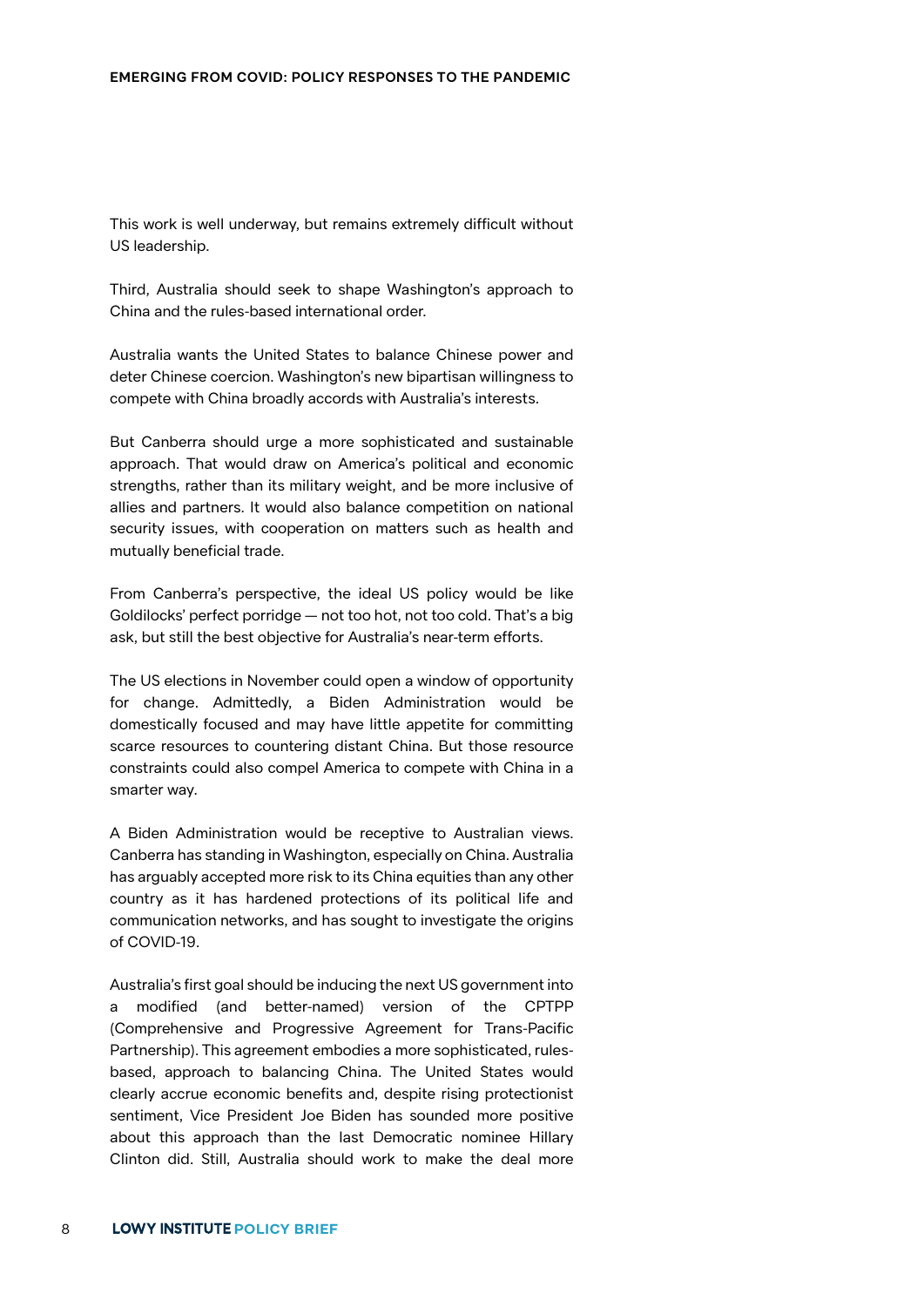attractive. In the aftermath of COVID-19, existing signatories should be receptive to adding mechanisms for securing medical or other critical supply chains. That would also give the agreement new salience in Washington.

Australian leaders and diplomats should make these arguments soon, and do so more publicly than they ordinarily would in the leadup to a US election. The stakes are high, as are Australia's stocks in the wake of its successful COVID performance. But social distancing will preclude the discreet discussions of more normal times. So the time to speak up is now.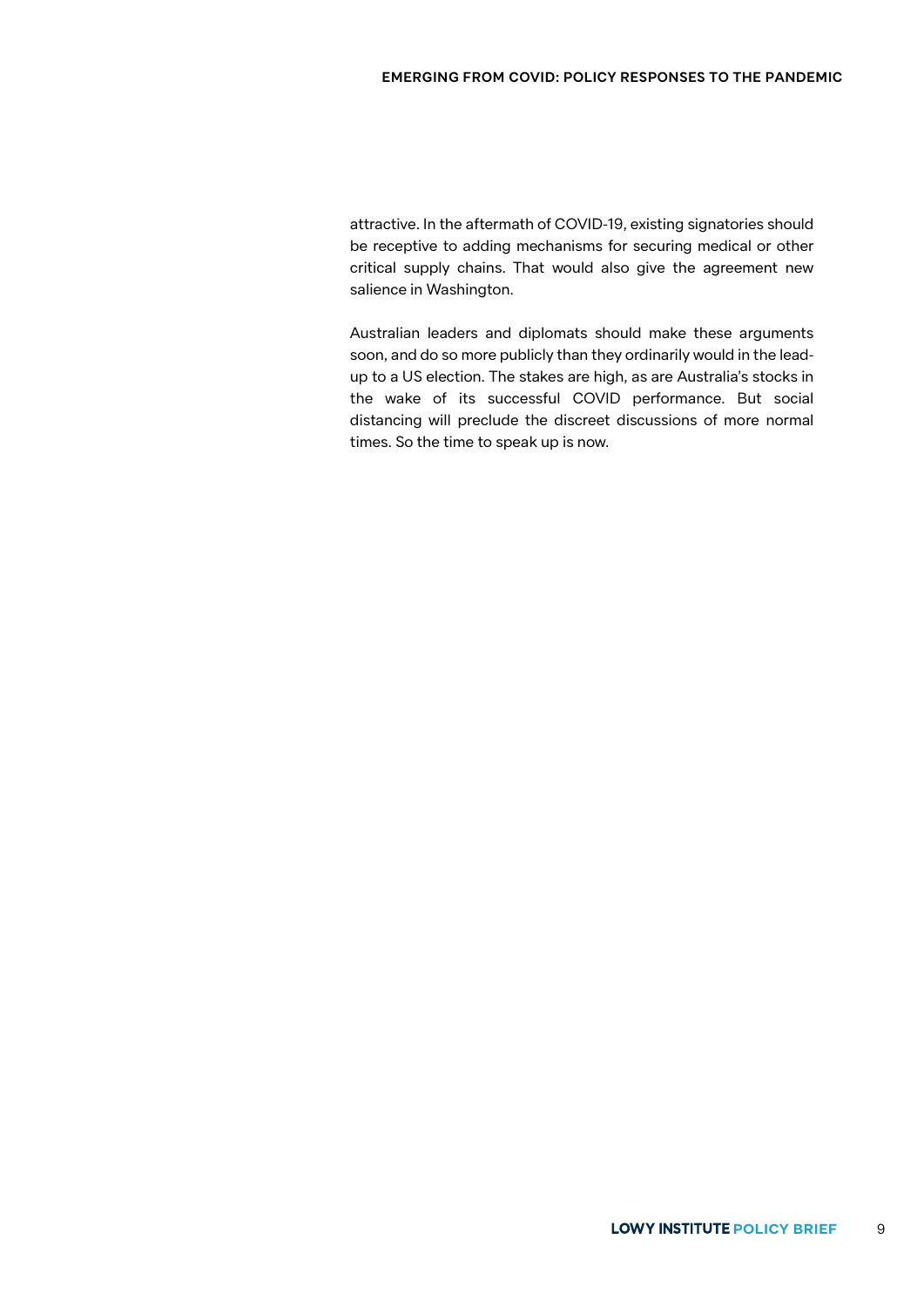# MAINTAINING AUSTRALIA'S SECURITY AS AMERICAN POWER RECEDES

### **We cannot build a defence force that could defeat a major power such as China, but we can create one that will make it too costly for China to defeat us**

#### SAM ROGGEVEEN

With US–China relations now at their lowest point since Nixon met Mao, and even Chinese Foreign Minister Wang Yi warning of a new Cold War, the world seems poised on the brink of dangerous confrontation. For Australia, the stakes could not be higher — one of these superpowers is our largest trading partner, and the other our key military ally.

But unlike the struggle between the United States and the Soviet Union that scarred the latter half of the twentieth century, one key element is missing this time, one that is likely to see the US back away from confrontation rather than challenge China. That element is motive. The United States simply does not have a good enough reason to engage in a multi-generational, whole-of-society struggle with the largest economy in the world, a struggle that would dwarf the Cold War in the resources it would consume.

Yes, COVID-19 has raised the temperature of US–China relations, but ultimately the pandemic will reinforce the sense that the biggest threats to America's future are domestic, not foreign. America has been turning inwards for some time; the drift away from exceptionalism and towards becoming a more 'normal' great power began during the Obama Administration.

COVID-19 only increases the urgency of repairing America's domestic institutions. By contrast, despite the rancour caused by China's mishandling of the pandemic, the virus does not offer a compelling reason to resist Beijing's ambitions in Asia.

Despite China's size and rapidly increasing military might, it will never be a direct threat to the United States, which will remain a great power with enormous economic resources, powerful armed forces, and nuclear weapons. Moreover, China will remain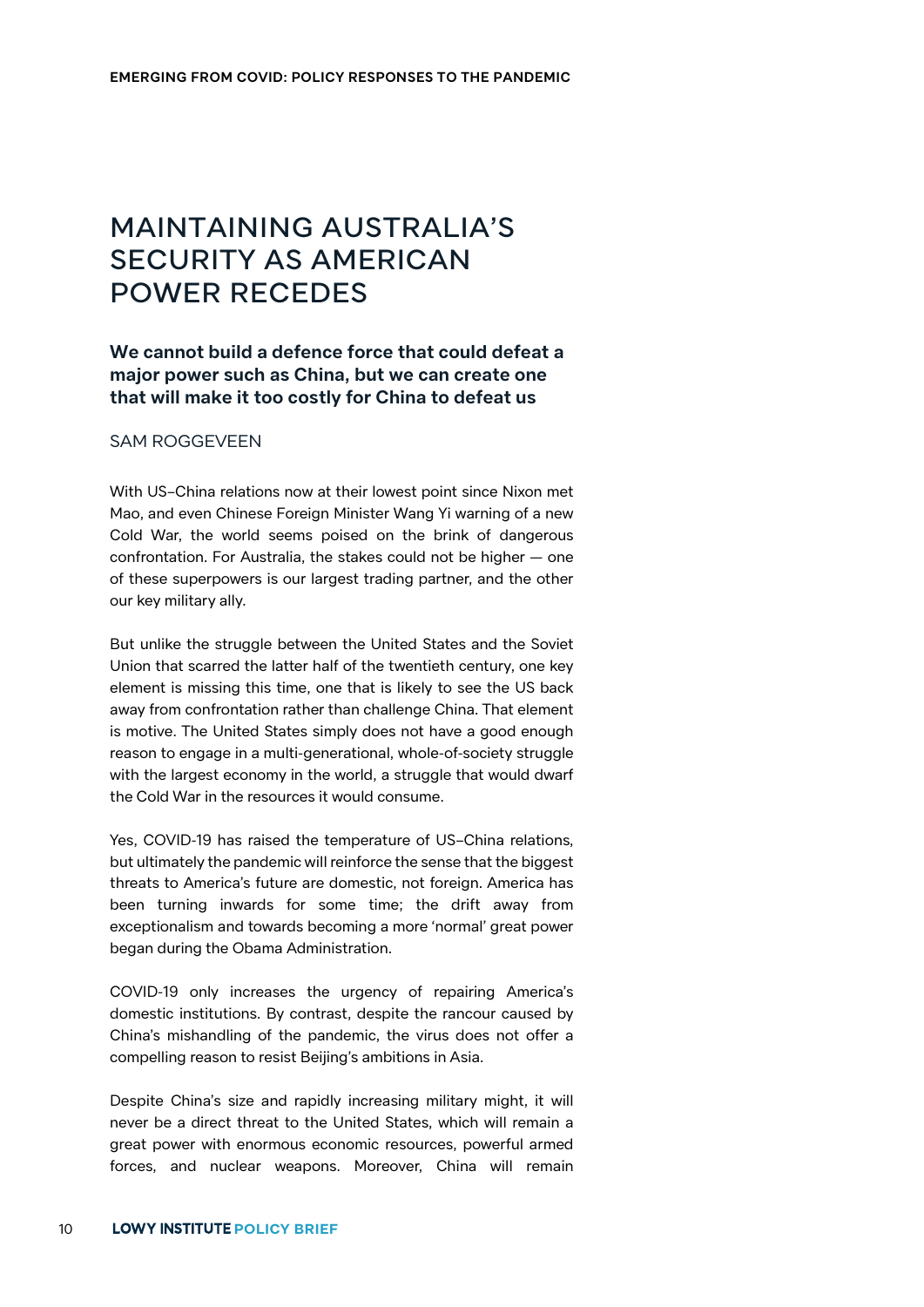constrained by Asia's other great powers — in particular India, but also Japan, Russia, and in the future even Indonesia, and perhaps a unified Korea.

As a consequence, Washington lacks the motive to maintain its commitments to allies in the region, such as Australia. That means we will need to be more self-reliant than ever.

Canberra has been reluctant to embrace this sobering conclusion, though there are signs this is changing. The Morrison government's March deal to re-establish an Australian fuel reserve is a small indicator that it is taking national resilience and self-sufficiency more seriously. This should be the spark for a much more difficult discussion about strategic independence: can Australia defend itself against a major power without America's help?

It can be done, but it will be expensive. Australia will need a bigger military with large stockpiles of weapons and strategic materials so that we are self-reliant in a crisis. We cannot build a defence force that could defeat a major power such as China, but we can create one that will make it too costly for China to defeat us. We should focus on 'denial' capabilities such as submarines and other anti-ship systems which will make our northern approaches too dangerous for any adversary. And our defence diplomacy efforts should have a laser-like focus on Indonesia, as we both have a clear interest in ensuring China does not become the dominant maritime power in Southeast Asia.

To pay for it all, we will need a larger population. And depending on the pace of America's withdrawal from Asia, Australia may ultimately need to confront the grim question of whether we should acquire nuclear weapons.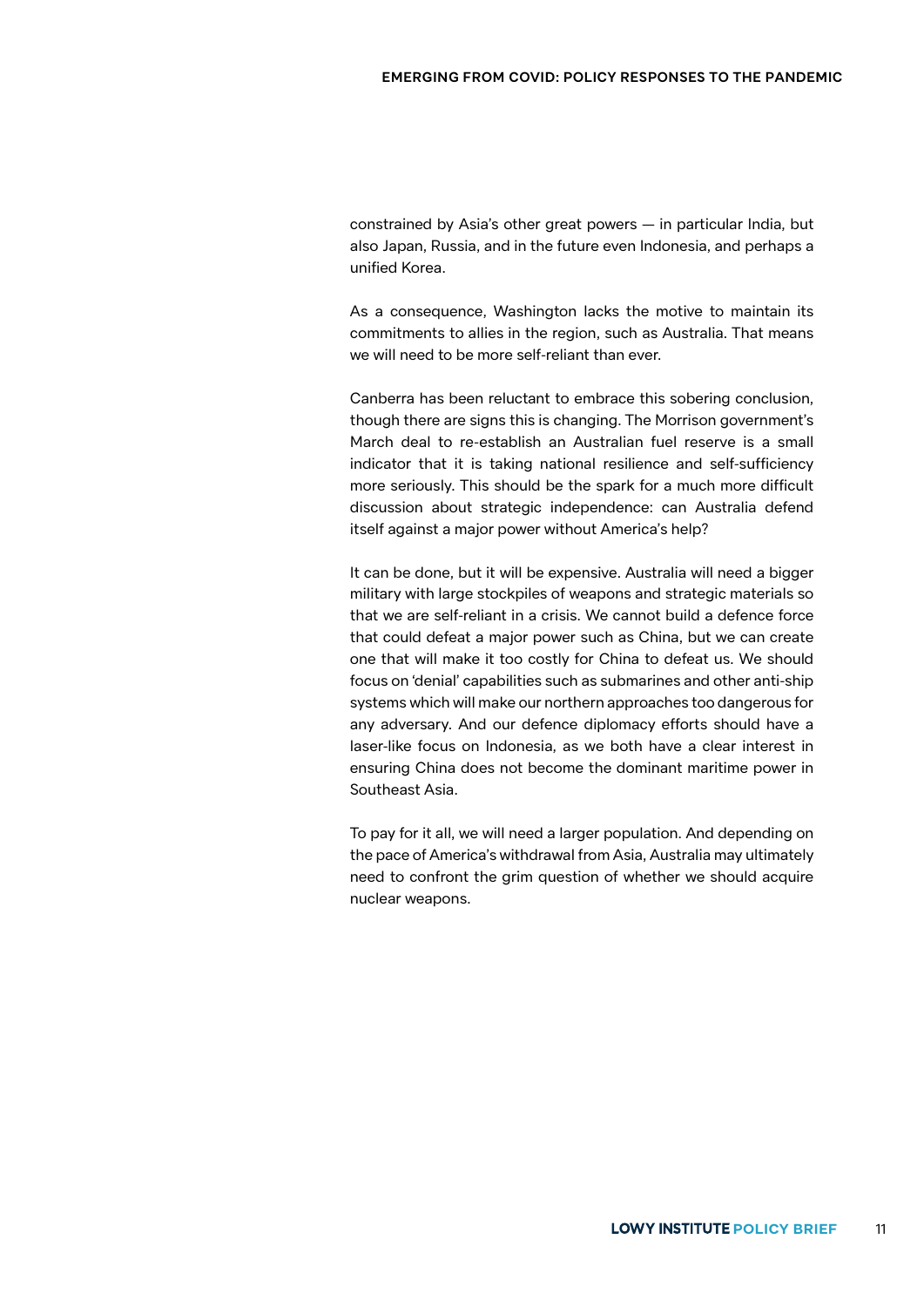# STRENGTHENING THE WHO BY GIVING IT LEGAL TEETH

### **The best political choice for Australia now would be to promote greater legal authority and powers for the WHO. No other organisation can fill this role**

### HERVÉ LEMAHIEU

COVID-19 was no 'black swan' event. In September 2019, an expert panel convened jointly by the World Health Organization and the World Bank warned of the "very real threat" of a global pandemic. Presciently, they noted that "the lack of continued political will at all levels" to prepare for a global health emergency would cost the world economy up to 4.8 per cent of global GDP.

Despite the warnings, the international community has struggled to deliver a coordinated response to what the UN Secretary-General has termed the largest global crisis since 1945. Quite apart from a health emergency and economic crisis, COVID-19 has unleashed a political pandemic of disinformation and blame that has increased the sense of disarray.

The magnitude of human lives lost from COVID-19 calls into question the WHO's fitness for purpose in a global health emergency. Australia has an opportunity to strengthen a beleaguered but vital organisation. However, leading the charge will require us to address head-on the imbalances of power and responsibilities between the WHO and its member states that exacerbated the spread of the virus.

The WHO is the only global institution responsible for identifying when domestic public health issues become global ones. But the organisation has limited resources and no real legal authority to take countries to task for obfuscating an emerging epidemic. This has led to costly mistakes and compromised the WHO's perceived neutrality and independence, which are both vital for the organisation's work and its global legitimacy.

WHO leaders likely chose to laud China's coronavirus performance in order to overcome Beijing's reluctance to share vital information about the virus and secure access for its investigation teams into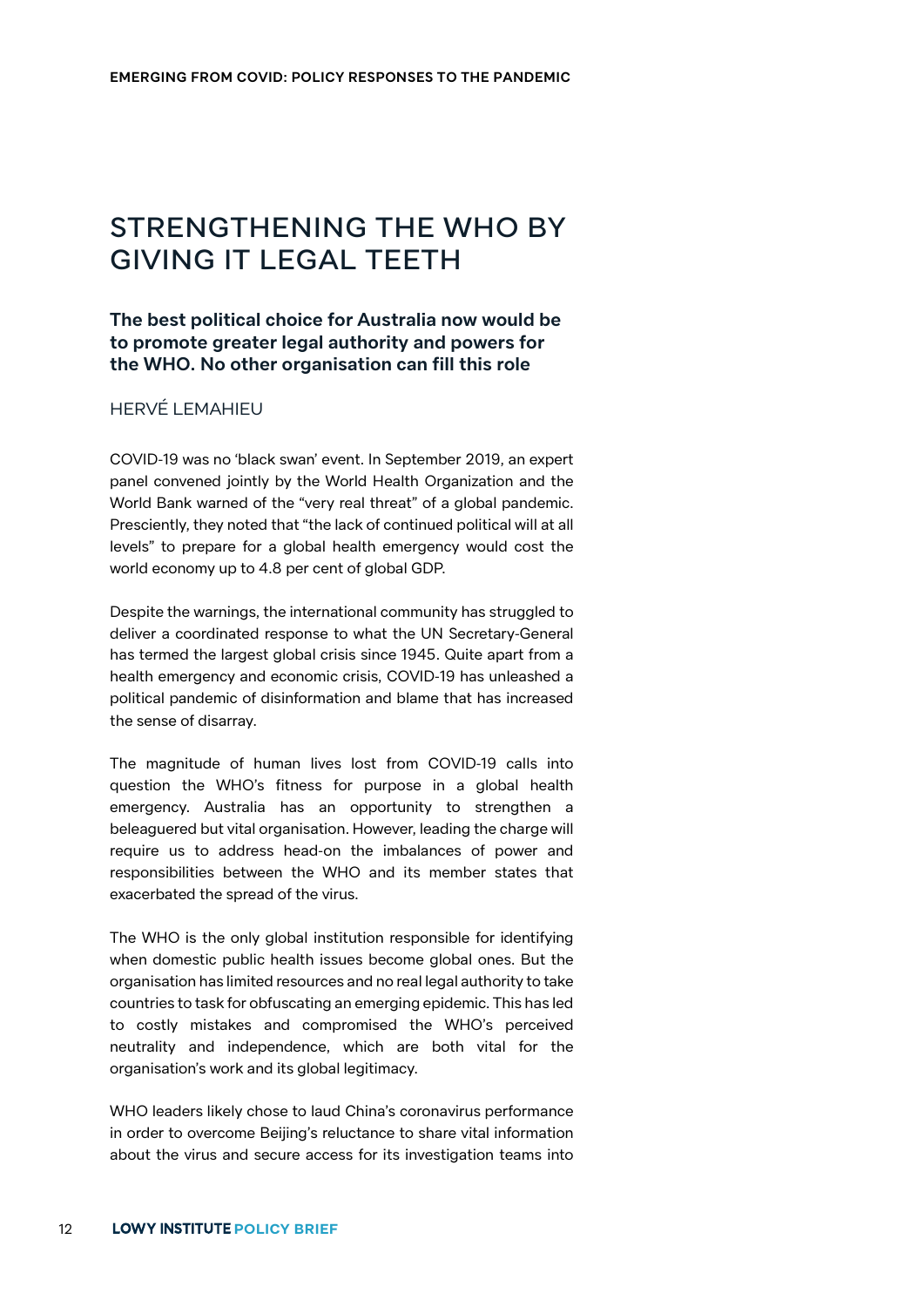the country. This show of deference may have succeeded in clearing a political bottleneck, but it came at a significant reputational cost to the organisation and contributed to the political storm that followed.

The question of China's influence on WHO decision-making is controversial and will no doubt be formally reviewed. But we must be careful in drawing conclusions. Pursuing a change in WHO leadership would, on its own, do little to address the structural flaws that often compel the WHO Secretariat to walk on political eggshells around its member states.

Instead, if we are serious about ensuring the WHO's independence and ability to deliver on its global health security mandate, Canberra has no alternative but to commit to deeper reforms. These include setting stronger international agreements on disease preparedness and response, a stricter set of International Health Regulations (IHR) under international law, and a bolstered WHO epidemic transparency and accountability mechanism to monitor noncompliance with the IHR.

In a stocktake of its performance, the WHO's successes are as important as its failures. It took just four days from when the virus' genome became available on 12 January, for the WHO to develop and share a test that laboratories around the world could use to detect the novel coronavirus in patients.

By 23 January, less than a month after the first cases of pneumonia with unknown causes were reported to the WHO, member states had all the basic information on fatality rates, severity, and transmissibility they needed to accurately judge the risk of COVID-19. By contrast, it took nearly six months to identify the virus responsible for the 2002–03 SARS outbreak.

If this did not prompt rapid action by political leaders in Europe and the United States, it is at least in part because Western leaders responded to the WHO's alerts with extraordinary indifference.

COVID-19 has laid bare the tension between the primacy of nation states and the efficacy of global institutions. It has reminded us that in a multipolar world, technical cooperation will always be political. But the best political choice for Australia now would be to promote greater legal authority and powers for the WHO. No other organisation can fill this role.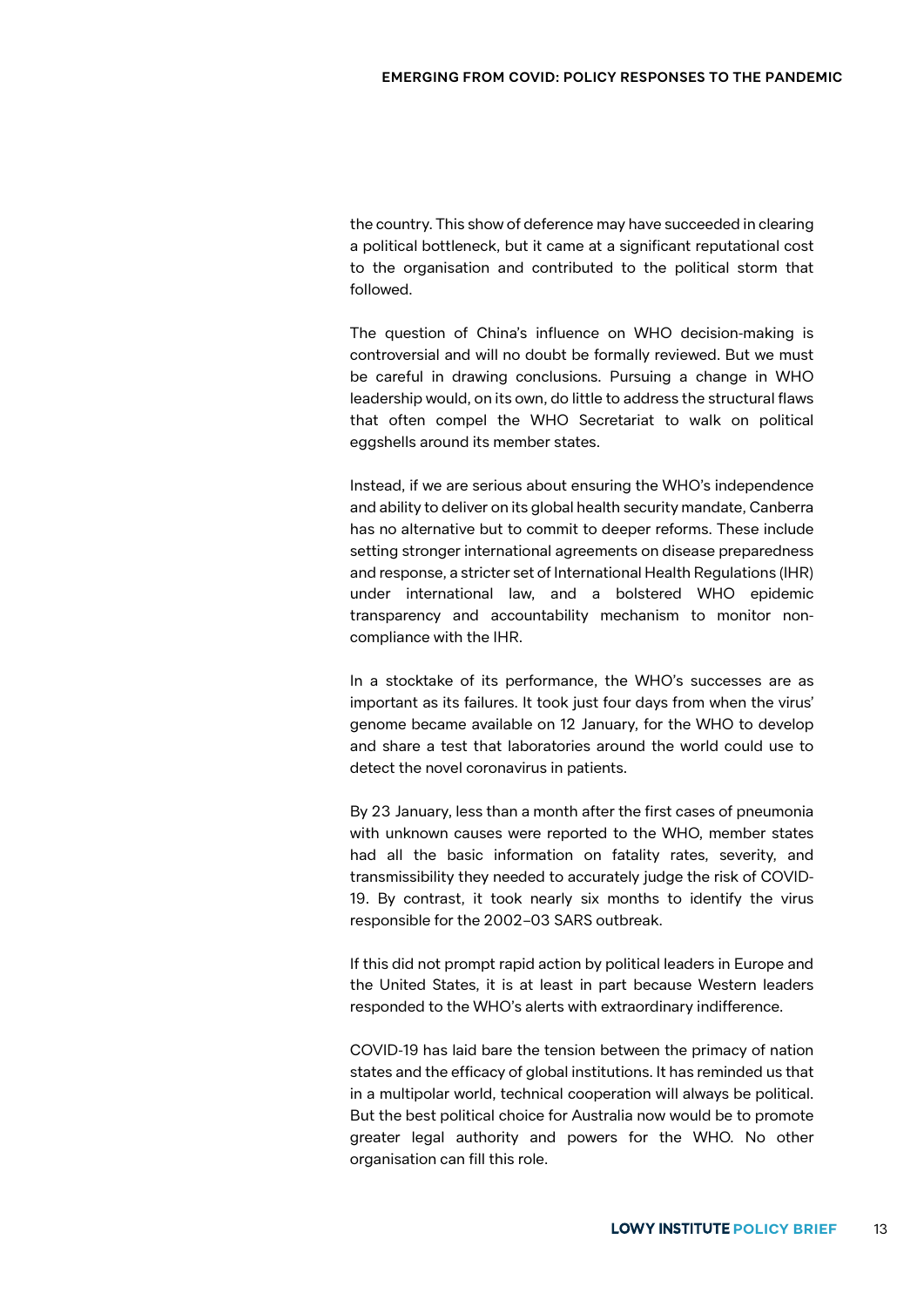### CURING THE G20'S IRRELEVANCE

### **Australia has more reason than most members to strive for substance in the G20's next meeting, as the Group is in danger of slipping into irrelevance**

#### STEPHEN GRENVILLE

A pandemic provides the perfect opportunity for a global coordinator to demonstrate its worth. Health and economic issues have international ramifications aplenty. The G20 — founded to provide precisely this kind of high-level global coordination — has been barely visible.

In normal times, the G20 is little more than a photo opportunity for leaders, with useful chats on the sidelines. The hope was that when substantive issues occurred, G20 would rise to the challenge.

This, however, requires leadership. UK Prime Minister Gordon Brown provided such leadership in 2009, with coordination of fiscal stimulus. This modest initiative fostered the hope that, when needed, the G20 could again play a global coordinating role.

The G20 is currently chaired by Saudi Arabia, which has little capacity for global leadership. President Trump is actively unsympathetic. Other members are absorbed with domestic aspects. Unsurprisingly, the ad hoc virtual meeting of leaders in March produced nothing beyond platitudes.

The meeting came too early in the crisis, when leaders were distracted. The virus blame game between America and China continued unabated. Since then, the trade spat has deepened into a strategic tussle, with other countries sucked into the vortex. 'Peak globalisation' is now behind us.

This is the current inhospitable environment for the G20. It may not matter for G7 countries, which have retained their own exclusive global club. But for mid-sized countries like Australia, heavily dependent on globalisation for their high living standards, the G20 provides a rare opportunity to play on the global stage.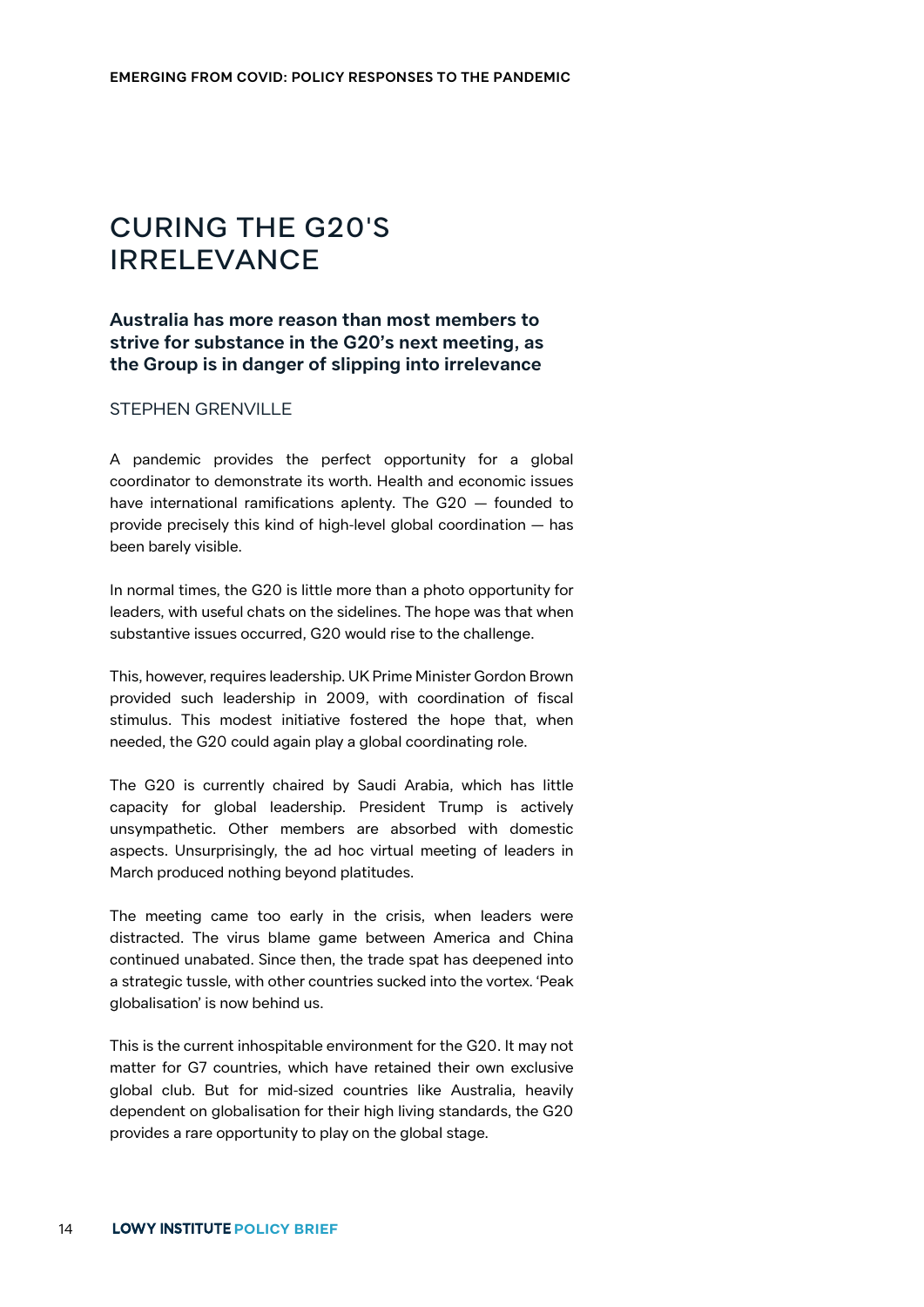What specific proposals could Australia develop for the November Leaders' Summit?

One urgent health issue stands out. A return to normality depends crucially on a vaccine. If one is found, the next issue is to speed its production and ensure an equitable distribution, prioritising those in greatest need. Leaving this to individual countries and companies is unlikely to be optimal. A few fine words in a communiqué is not enough. A plan with specific commitments is needed.

On the economy, here are two specific proposals:

- When the G20 finance ministers met in April, they agreed on a foreign-debt moratorium for 76 of the poorest countries. But it is not only the poorest nations that need debt relief: the substantial US dollar-denominated debt built up over recent years by many emerging economies is at risk of disruptive defaults as the pandemic worsens. This could trigger renewed capital outflows. Both debtors and creditors could benefit from delaying repayment until the uncertainty lessens, but someone needs to initiate a proposal. In the longer term, formal debt-rescheduling procedures are needed, especially for sovereign debt. But the urgent low-cost task is simply to postpone repayments.
- Another issuance of International Monetary Fund (IMF) Special Drawing Rights would be very timely for the emerging economies and would have minimal cost for the major Fund members.

Gordon Brown's 2009 initiative is remembered because it was relevant, substantive, and he lobbied tirelessly in support. Australia has more reason than most members to strive for substance in the G20's next meeting, as the Group is in danger of slipping into irrelevance. These three proposals would show what the G20 can do.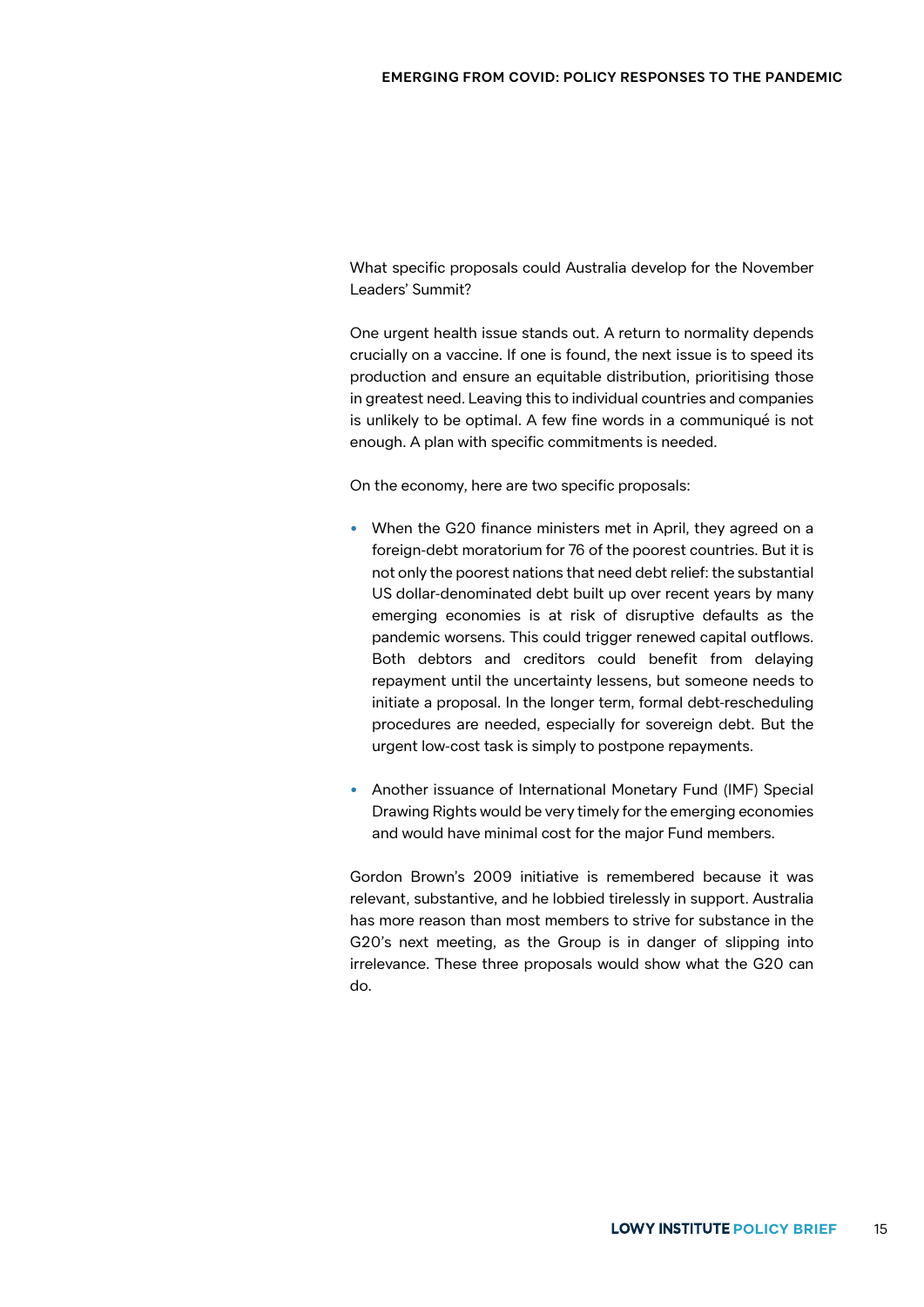# FORMING A COALITION OF COMPETENT MIDDLE POWERS TO LEAD ON GLOBAL HEALTH PROBLEMS

**COVID-19 has shown that there are opportunities for creative diplomacy in a more horizontal world. Change will have to come not from a single power source, but from a networked grid of competent middle powers**

### HERVÉ LEMAHIEU WITH ALYSSA LENG

The coronavirus is a powerful reminder that legitimacy and leadership on the world stage start with the capacity of leaders to govern competently at home. The reputations of both China and the United States have diminished as a result of their handling of the emergency. Both have written themselves out of global crisis leadership.

By contrast, recent Lowy Institute research reveals that a larger proportion of small and middle powers have done better at handling COVID-19 than their great power counterparts.

Countries such as Australia, New Zealand, Taiwan, South Korea, Vietnam and Denmark slowed the spread of the virus through bold policy interventions at an earlier point on their epidemic curve. This places many advanced middle powers in a unique position to carve out constructive roles for themselves in global pandemic response and recovery efforts.

The major dividing line in effective crisis response, according to Francis Fukuyama, has not been regime type, "but whether citizens trust their leaders, and whether those leaders preside over a competent and effective state." Trust and state capacity are often comparative advantages for countries that have smaller populations, greater social cohesion, and capable institutions.

Australian government agencies, research institutes, and scientists are now at the forefront of what Lowy Institute Executive Director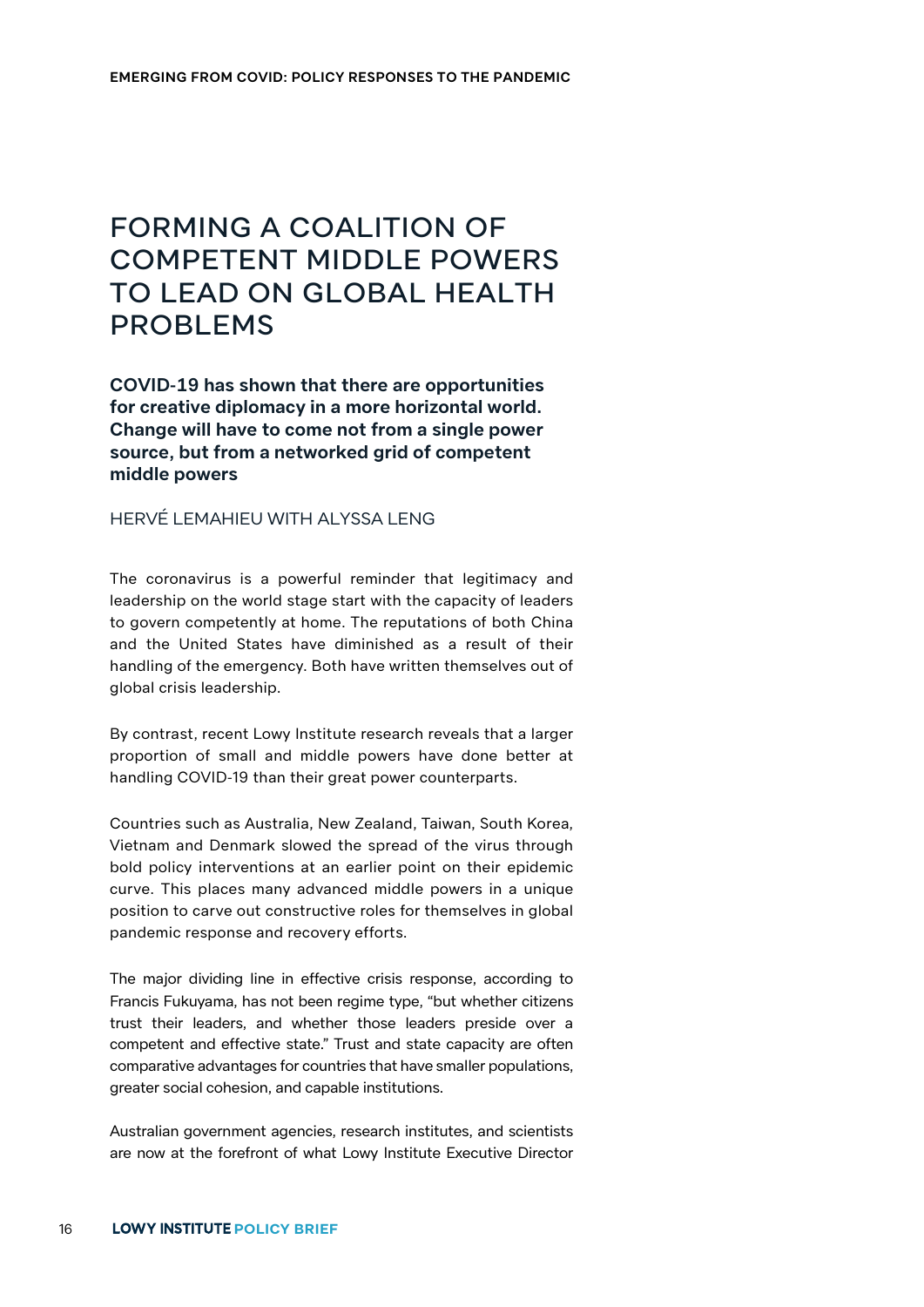Michael Fullilove has termed "coalitions of the competent". These informal groupings have sprung up across international jurisdictions to lead the way in a multitude of policy areas: from the resumption of international travel through shared 'travel bubbles', to research on the development of a vaccine and therapies to treat the virus.

Middle powers have also shown that, when they work together, they can forge global consensus even in a multipolar and dislocated international system. When Australia and the European Union successfully steered a resolution through the World Health Assembly, they did so with the largest number of co-sponsors in the 72-year history of the WHO. The net result is the global health body's handling of the pandemic will be open to scrutiny, but the organisation's centrality to global health policy has not been undermined.

Now that the vote is won, other things become possible. Creative diplomacy will be required to strengthen global health governance. The pandemic has shown the need for reliable information to be shared equitably and rapidly between countries. To address this, middle powers should consider establishing an enhanced global monitoring facility, based in the WHO, but with independent accountability.

In the interim, a middle power grouping can also consider activating a dispute settlement mechanism under the International Health Regulations to clarify the application and interpretation of existing procedures. This may help improve the openness and transparency of the WHO Emergency Committee process, provide clarification for a stepped-up level of emergency alerts, and reassess the WHO Secretariat's role in providing travel advice during a pandemic.

Finally, with the loss of US funding all but certain, the race is on for middle powers to fill the WHO's most egregious financing gaps. Australia is already pivoting its aid program to work with the WHO on capacity building in its near abroad. This regional approach can be enhanced by working with a consortium of donors on a coordinated global funding strategy. Similar foresight and coordination will be required to replace the loss of a US voice at the World Health Assembly — particularly when the time comes to appoint the next Director-General of the WHO.

COVID-19 has shown that there are opportunities for creative diplomacy in a more horizontal world. Change will have to come not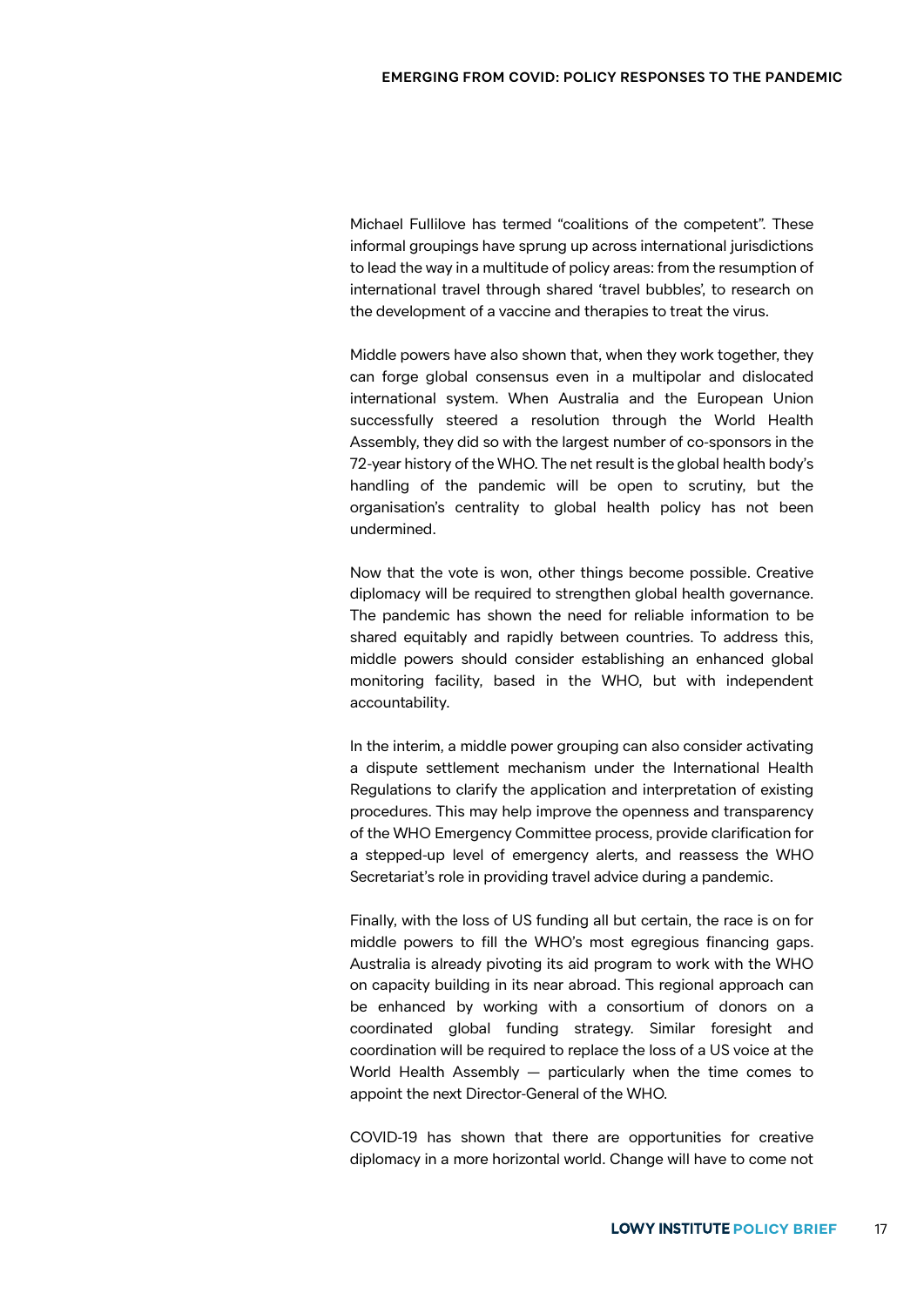from a single power source, but from a networked grid of competent middle powers.

#### Response to COVID-19 by Power

#### PROPORTION OF BETTER, AVERAGE AND WORSE PERFORMING COUNTRIES BY CATEGORY

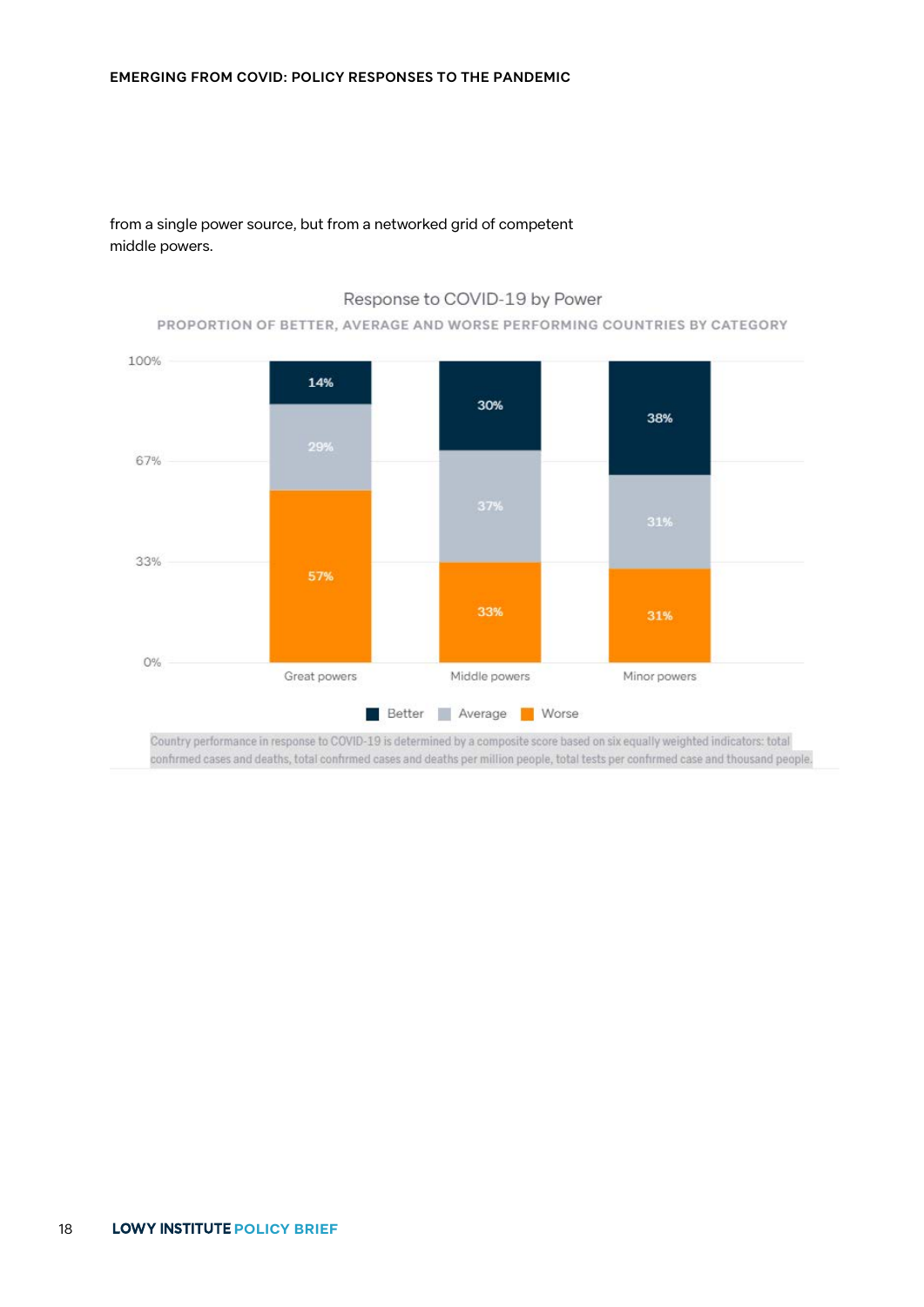# MANAGING AUSTRALIA'S ECONOMIC RECOVERY

**Matching its success in containing the pandemic with success in constraining long-term unemployment is Australia's next big challenge, and one no less formidable than the pandemic itself**

#### JOHN EDWARDS

After infecting more than 19000 Australians and killing over two hundred and fifty,<sup>1</sup> the coronavirus epidemic in Australia is fading, with fewer lives lost and less economic damage than first expected. Reckoning total COVID-19 fatalities compared to population running at less than one fiftieth of the rate in the United States and one seventieth of that in the United Kingdom, the handling of the pandemic by Australian governments, hospitals, health care workers, and public officials has been more successful than the experience of some similar societies.

Yet the damage is substantial, and will have lingering effect. The output loss compared to pre-COVD forecasts may well top 6 per cent of GDP. The number of unemployed will increase to over a million. With big spending programs to support employment and incomes, and government revenues falling, the record high 2019/20 budget deficit will be more than doubled for the current financial year. Business and household debt have also increased. In a sharp change to policy, the Reserve Bank of Australia has already more than doubled its holdings of Australian dollar government and private debt and announced a ceiling not only on the overnight or cash rate, but medium-term bond rates as well.

As the health emergency ends, it is apparent that the pandemic will change the terms of the political and economic debate in Australia — as it may change the debate in other Western democracies. Stubbornly high unemployment will now be the central issue at the next election, likely to be in 2022. The choice for Australia — as in Europe and North America — will be between the rapidity with which increasing government debt can be reined in, and the rapidity with which jobs can be created and unemployment reduced.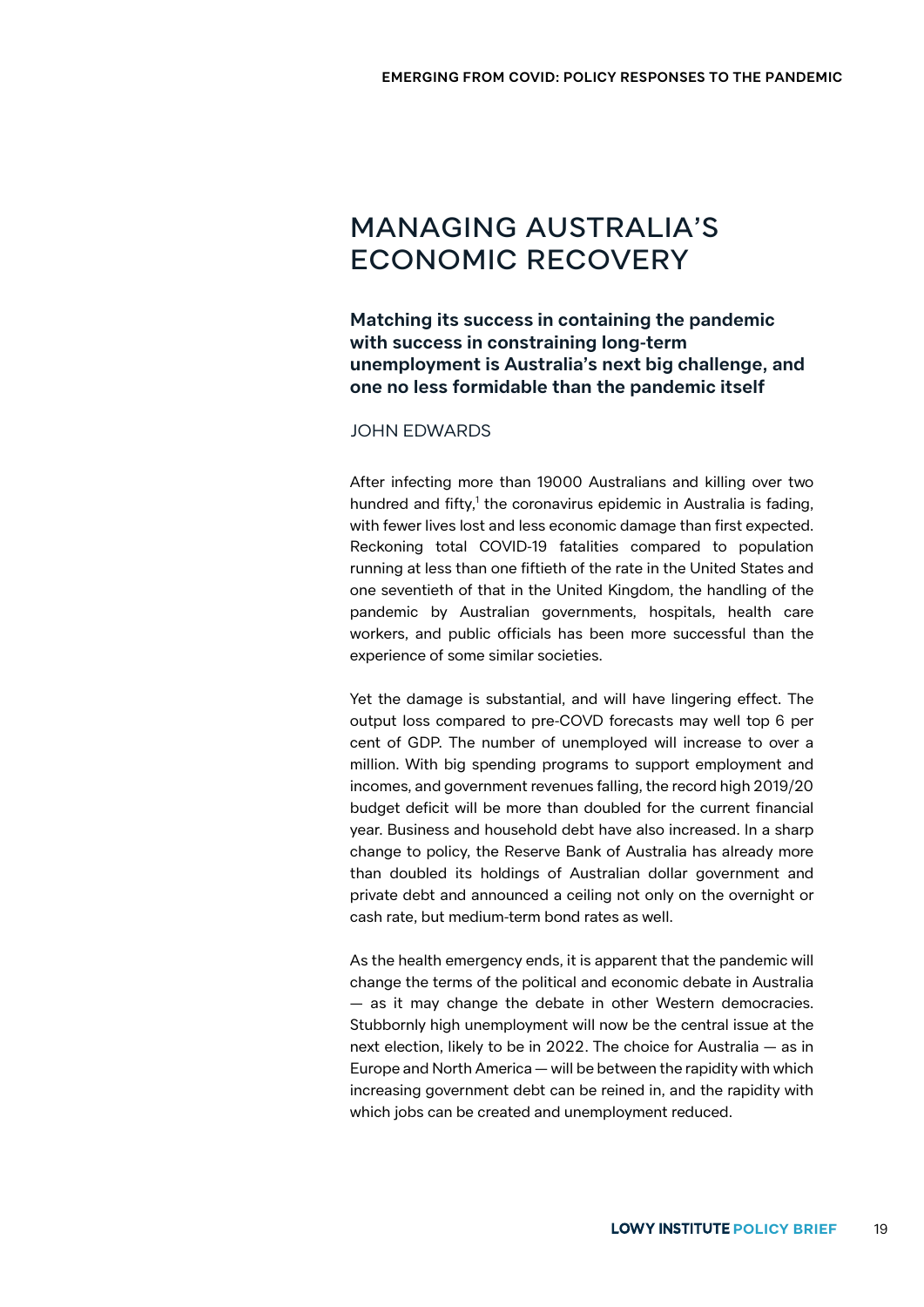Although the fiscal challenge to the Australian government is formidable, it is well within Australia's means to manage the interest expense of the additional debt. Most of the fiscal deterioration arises from slower output growth over the next few years, rather than the direct cost of programs to support jobs and spending. Even given a severe contraction, net Australian government debt compared to GDP will likely remain well under that of most advanced economies. Because sovereign debt is very cheap and the cost of long-term unemployment is very expensive, it will not be sensible to aim for a rapid reduction of deficits at a time of high unemployment and fragile sentiment. On the contrary, the Australian government needs to find useful ways to extend deficits created by temporary spending. So, too, the Reserve Bank of Australia will likely find it needs to maintain very low short- and medium-term interest rates for several years to come – not least, to suppress an appreciation of the Australian dollar to uncompetitive levels. Matching its success in containing the pandemic with success in constraining long-term unemployment is Australia's next big challenge, and one no less formidable than the pandemic itself.

The challenge is all the more formidable because the emerging post COVID global economy will likely be less congenial to Australian prosperity. The pandemic has inflamed tensions between the US and China, encouraged protectionist trade policies, and for the foreseeable future locked major advanced economies into high and rising levels of government debt, much of it held by their central banks – a pattern which cannot be indefinitely sustained.

1. *This is an updated version of the article originally published in June 2020, with new data as at 6 August, 2020.*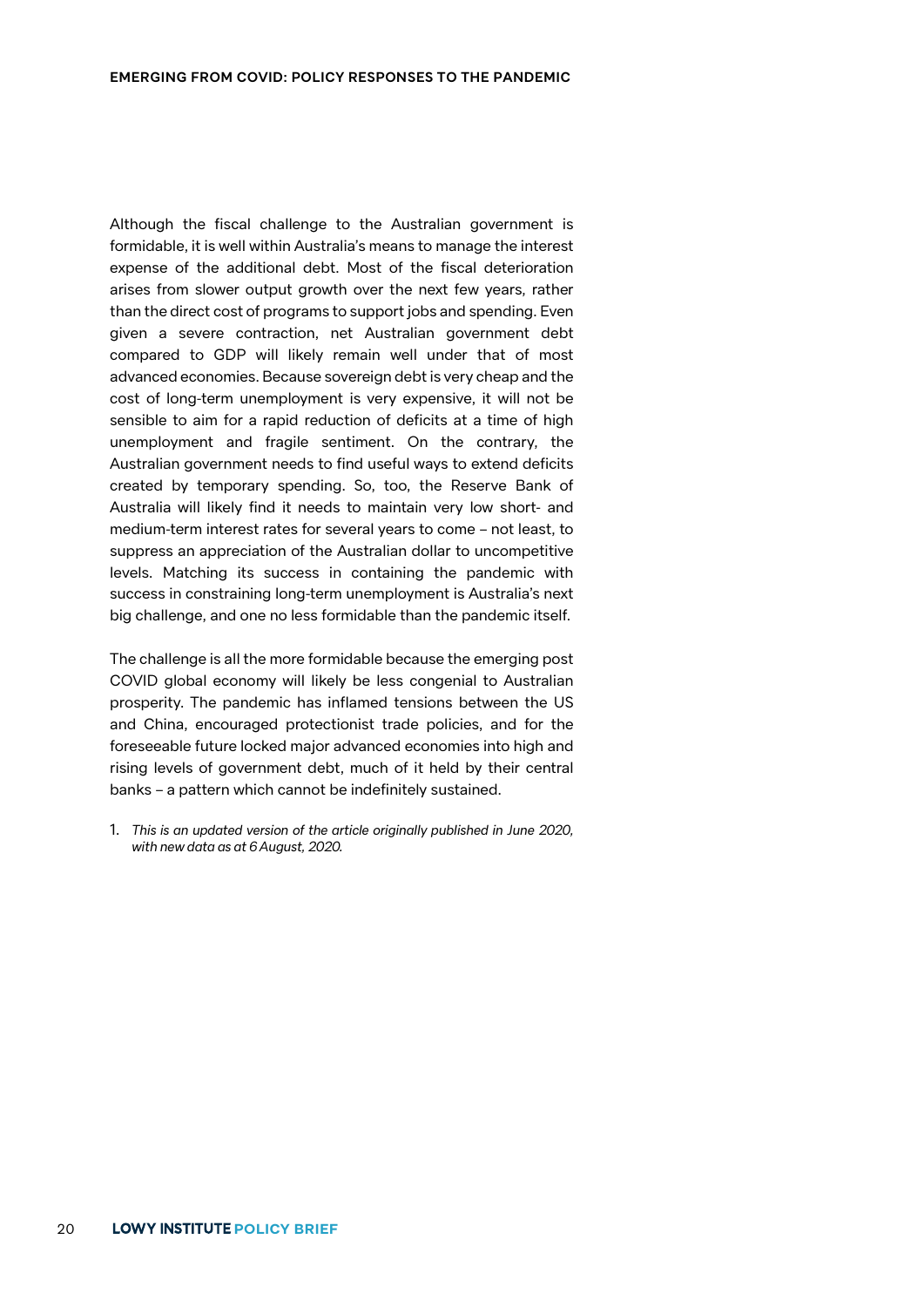# ASSISTING INDONESIA THROUGH THE ECONOMIC PANDEMIC

**Well-calibrated Australian support could make a pivotal difference to lower the risks and help Indonesia finance the budget deficit needed to get through the pandemic**

#### ROLAND RAJAH

Emerging economies everywhere are being especially hard hit by the economic pandemic unleashed by COVID-19. In Australia's region, the most consequential of the emerging economies is Indonesia, given its size, proximity, and general centrality to our economic, diplomatic, and security interests.

Indonesia now faces one of the most difficult outlooks in Asia. Its battle with the virus remains uncertain, while its reliance on foreign financing has left it exposed to capital flight and struggling to fund the fiscal response needed to keep its economy (and society) afloat through the pandemic. Without enough fiscal support, the economic damage from the virus will be far deeper and longer lasting — setting back its economic rise, leaving more people in poverty, and weakening its foundations for ongoing stability.

Australia has a clear national interest in helping Indonesia avoid this situation and, if requested, Canberra should provide Jakarta with large-scale financial support. Importantly, this could be done at little to no cost to the Australian taxpayer — which is crucial, given Australia is itself dealing with a steep economic downturn and massive domestic calls on its own budget that will necessarily take precedence.

Indonesia could theoretically turn to the IMF for assistance. But the IMF is still politically toxic in Indonesia — a legacy of the last crisis in the late 1990s. As it stands, Indonesia would probably not turn to the IMF until it was too late.

The Indonesian government has instead taken the unorthodox step of asking Bank Indonesia, the central bank, to help fund part of the budget deficit, effectively by "printing" money. This is feasible, if it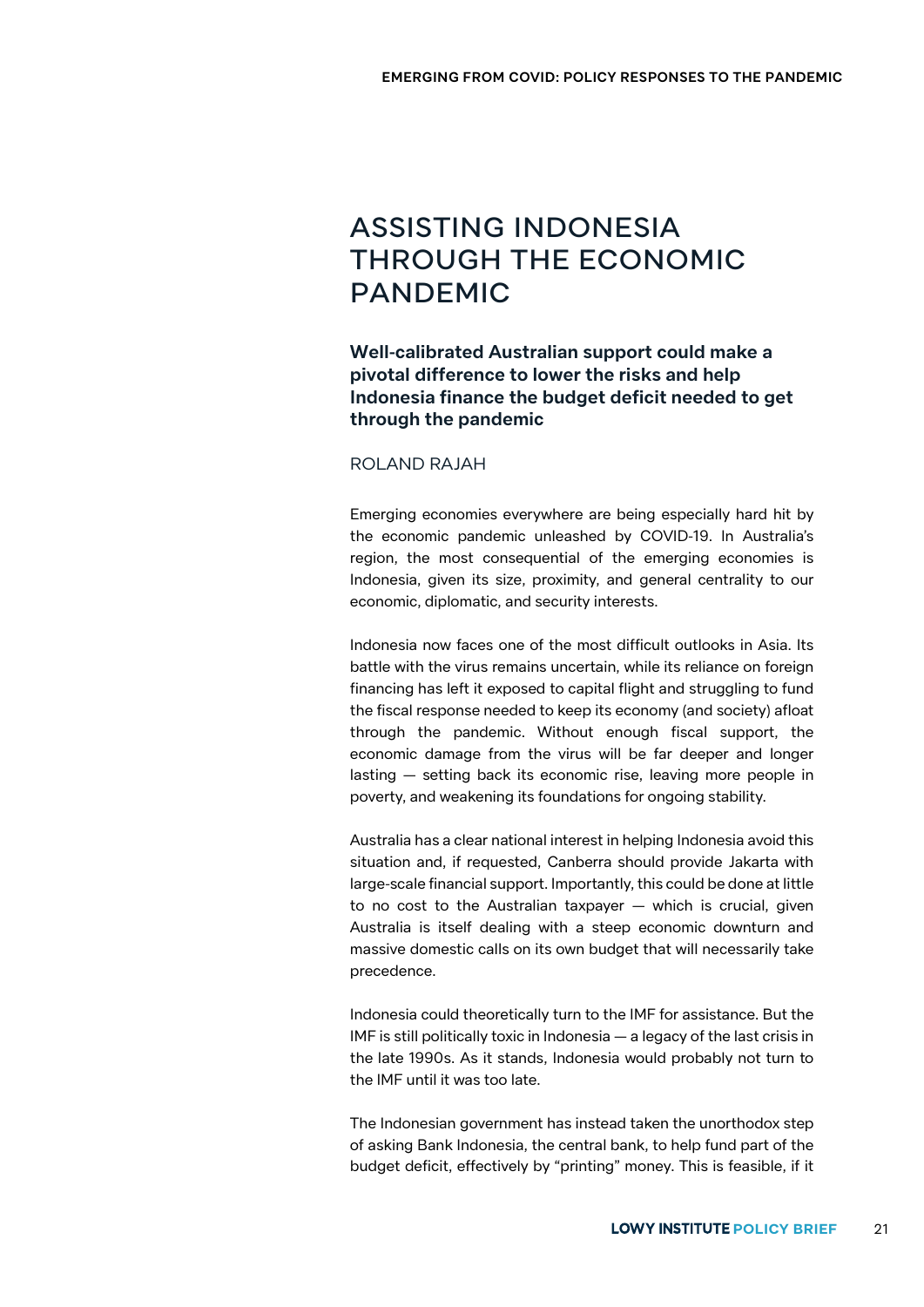remains modest and investors see it as a temporary exigency. Yet the budget financing shortfall could prove much larger than expected. Indonesia's fiscal response to the virus (about 4 per cent of GDP so far) is also one of the smallest in Asia and could be usefully expanded.

Indonesia, therefore, faces a painful choice between potentially unnerving the market with greater central bank financing — risking more outflows of capital — or limiting fiscal support to a severely depressed economy. This is where well-calibrated Australian support could make a pivotal difference to lower the risks and help Indonesia finance the budget deficit needed to get through the pandemic.

Specifically, the Australian government should be willing to provide a large 'standby loan' facility — perhaps as much as A\$15 billion that would be readily available if Indonesia were unable to raise enough from the market to finance its budget deficit. Canberra has done similar things before, but on a smaller scale. To enable largescale support, the loan terms could be anchored against Indonesia's own sovereign borrowing costs during 'normal' times, instead of being a low interest loan as in the past. The cost to the Australian budget of extending the loan would then be minimal, since it would implicitly include pricing for the risk of default.

An Indonesian default is extremely unlikely. If it did happen, it would mean an Indonesian crisis so deep that default would be the least of Australia's concerns. Far more likely is that Australia will have helped a key partner get through an unprecedented crisis at little to no cost to itself.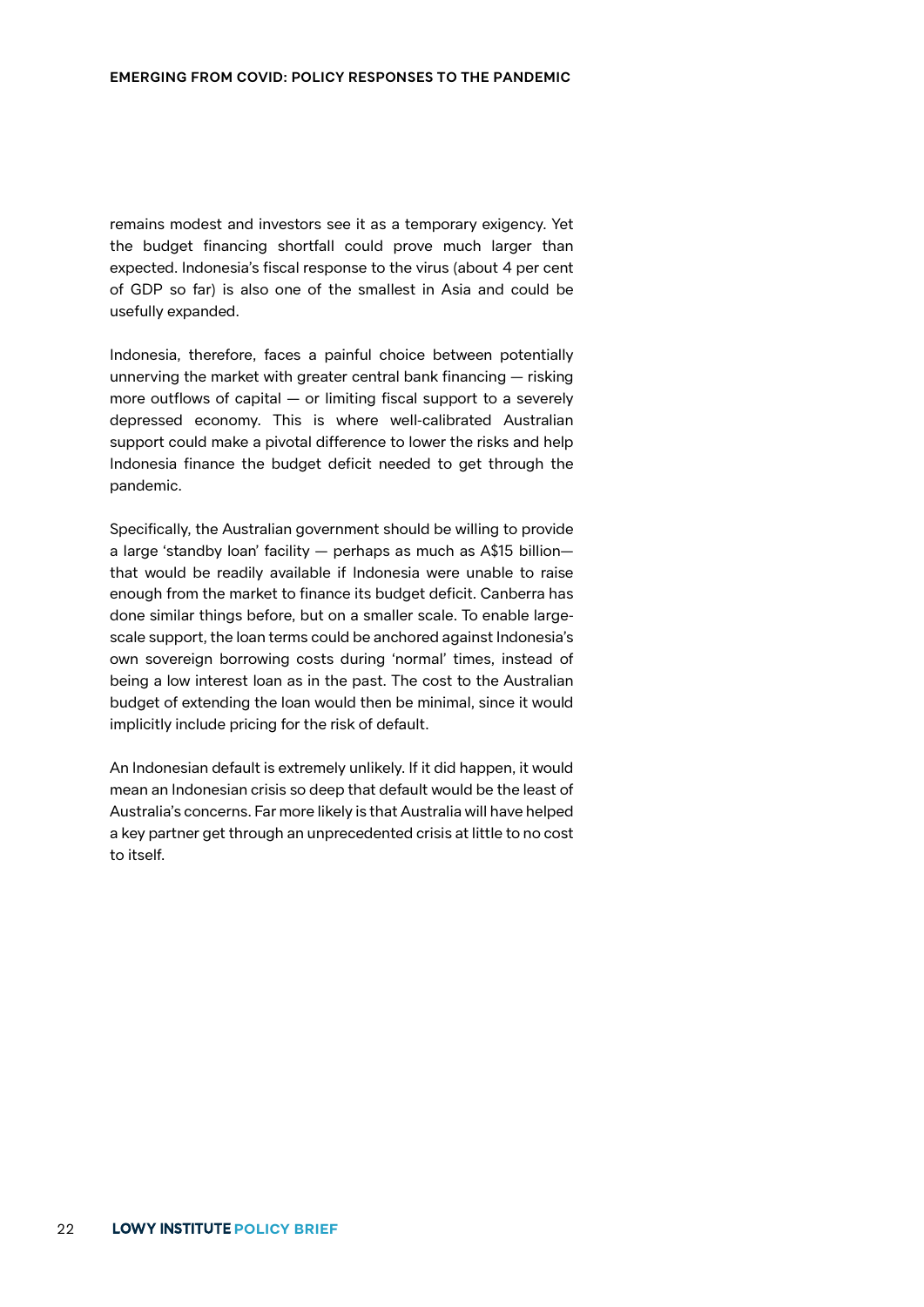### STEPPING UP IN SOUTHEAST ASIA

**This proposed step-up is not just about Australia demonstrating its commitment to Southeast Asia. The relationship goes both ways. Australia can only truly thrive again when Southeast Asia is back on its feet**

BEN BLAND

Australia should step up in Southeast Asia to help this vital region emerge from the pandemic and support the economic recovery of our second-biggest trading partner. This mission has become even more critical because of shifting geopolitics, with China intensifying its engagement in Southeast Asia and the reputation of the United States badly damaged.

There are three specific areas in which Australia and the region would benefit from further cooperation: tackling the pandemic, limiting the negative economic impacts of the health crisis, and mitigating social and governance challenges.

Canberra's Partnerships for Recovery policy sets out an ambitious vision for what Australia can do to help maintain stability, security, and prosperity in Southeast Asia as well as the Pacific. However, it is based on a redirection of the existing development budget, which has been shrinking in recent years. Australia cannot keep getting 'more for less'. The government should expand its budget for Southeast Asia, because this crisis is an important test of Australia's commitment to the region.

There are limits to what Australia can do alone in a diverse region of more than 650 million people. Therefore Canberra's response should be targeted and pragmatic. Australia should capitalise on its existing web of bilateral, minilateral, and multilateral relationships, not just with governments but with development banks, the private sector, and civil society.

The focus should be on working with committed partners to tackle specific challenges, from air travel protocols and trade facilitation to vaccine development and national stockpiles of medical equipment.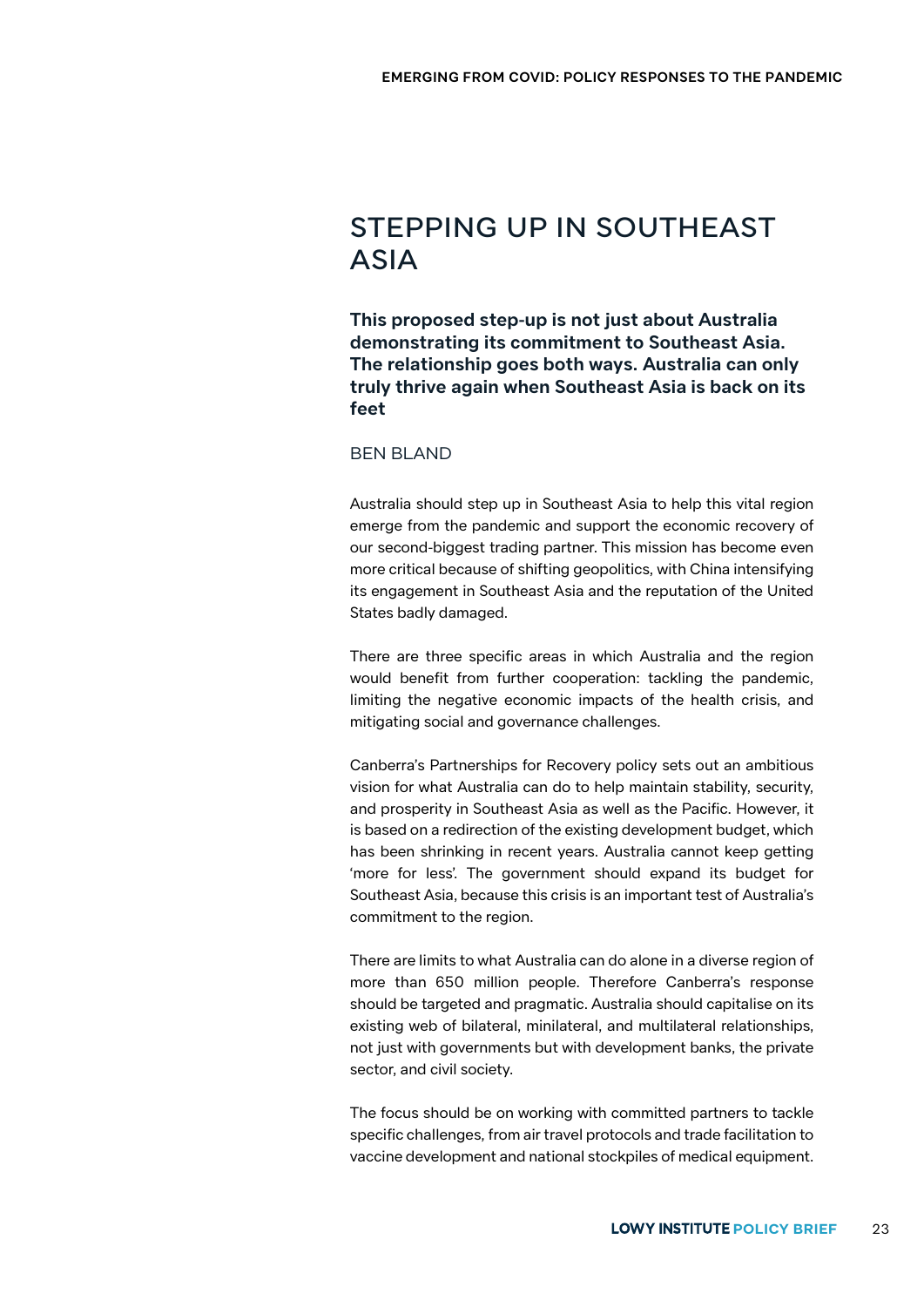Bilateral engagement should be high-level but low-key. The real value Australia can add is not in handing over containers of face masks at public ceremonies, but in providing technical assistance and building trusted partnerships behind the scenes. Australia should work bilaterally and with the Association of Southeast Asian Nations (ASEAN) to improve the region's own pandemic response capabilities, in expectation of future waves of the novel coronavirus and other diseases.

On the economic front, Australia should work bilaterally and through the World Bank, Asian Development Bank, and IMF to ensure governments have the necessary policy support, as well as possible emergency funds, to emerge from the crisis as soon as possible. A particular priority should be given to assisting vulnerable groups, including those in poverty, children whose education has been interrupted, and the millions of documented and undocumented migrant workers who are often overlooked by governments. Australia should consider adapting the successful Prospera program — which provides wide-ranging technical support to the Indonesian government — to other countries in the region.

Canberra should also intensify efforts to deepen private sector economic engagement with Southeast Asia, building on the recently ratified Indonesia–Australia Comprehensive Economic Partnership (IA-CEPA) and the proposed Enhanced Economic Engagement Strategy with Vietnam. Although the pandemic will hit economic growth in the short term, it will present new opportunities for investment in health, technology, and education across Southeast Asia.

While other development partners bring more financial heft, Australia should leverage its own strengths, including its track record of cooperation with civil society. The pandemic has prompted a further spike in authoritarian behaviour by the region's governments, while the accompanying economic crisis has badly affected the finances of NGOs that were already struggling. Australia should support civil society organisations through this difficult time because governments alone cannot build resilient societies.

This proposed step-up is not just about Australia demonstrating its commitment to Southeast Asia. The relationship goes both ways. Australia can only truly thrive again when Southeast Asia is back on its feet.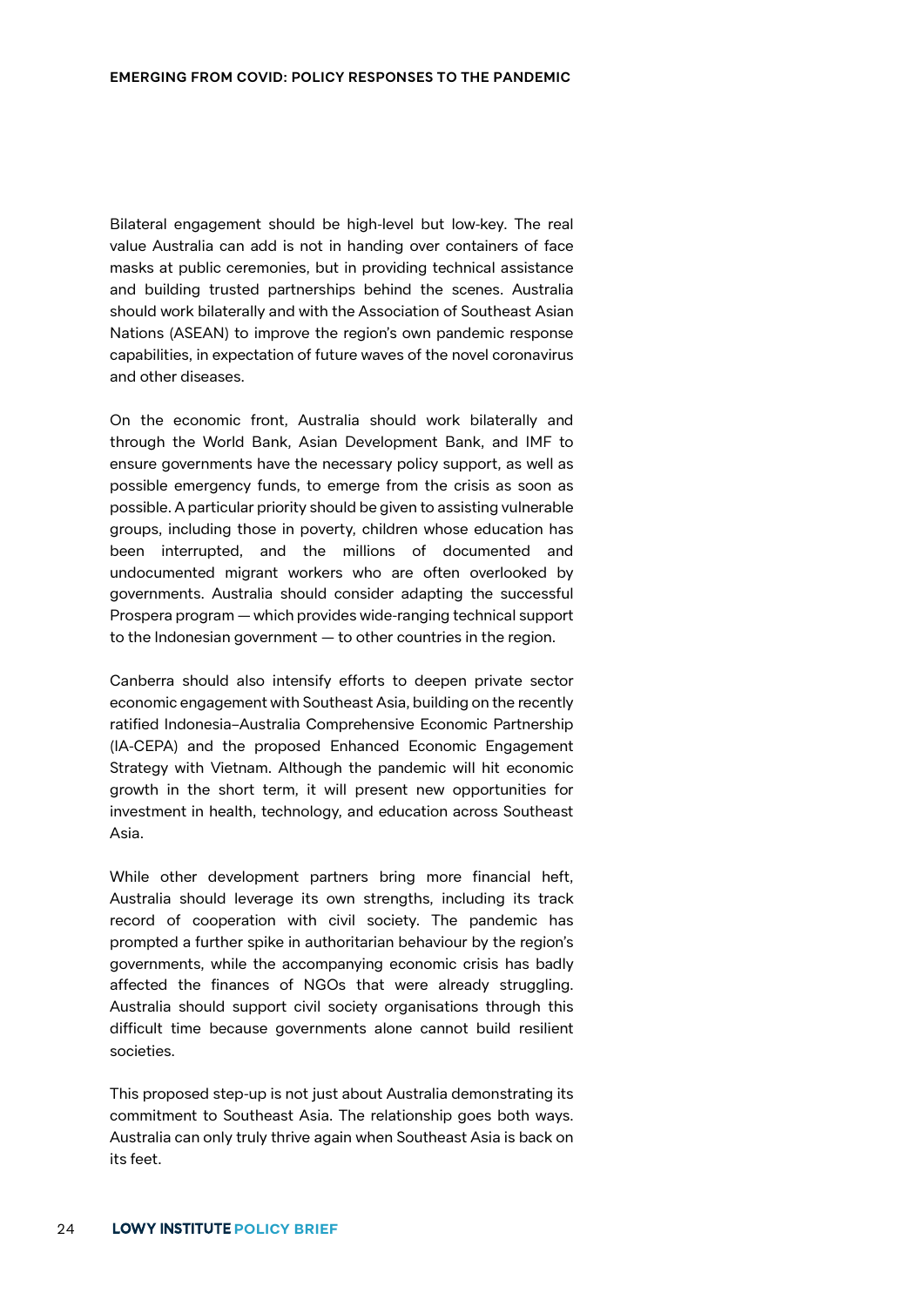# HELPING THE PACIFIC RECOVER FROM COVID

### **Australia's Pacific Step-up is more relevant than ever, but it needs to be refocused on economic recovery**

#### ALEXANDRE DAYANT, SHANE MCLEOD

The Pacific's early success in fending off COVID-19 does not render the region immune to the far-reaching effects of the virus. Not only has the pandemic exposed alarming weaknesses in their health systems, but Pacific nations, which heavily rely on tourism and trade, are already feeling the devastating economic consequences of the pandemic. Some estimates put a regional economic contraction as high as 10 per cent for this year alone. Despite governments drawing on every domestic resource available to stimulate their economies and consolidating their health systems, the region is struggling.

International support has been forthcoming, in the form of in-kind medical donations, equipment and supplies as well as financial support. Australia committed a regional package of up to A\$100 million in direct budget assistance — a 'quick financial support' for Pacific countries hit by the pandemic and the ill-timed arrival of Cyclone Harold.

But these solutions do not fully address the needs of many nations.

First, Pacific Islands nations require additional support for their health systems. These countries are among the least ready for a pandemic, and most have limited capacity to test for the virus.

In the past five years, Australia's aid funding for health programs across the Pacific region has been reduced, even as Pacific nations have wrestled with health crises, including a catastrophic measles outbreak, polio, and drug-resistant tuberculosis. Instead, aid financing has been reprioritised to more geostrategically appealing infrastructure investments. This current crisis offers an opportunity to change the trajectory.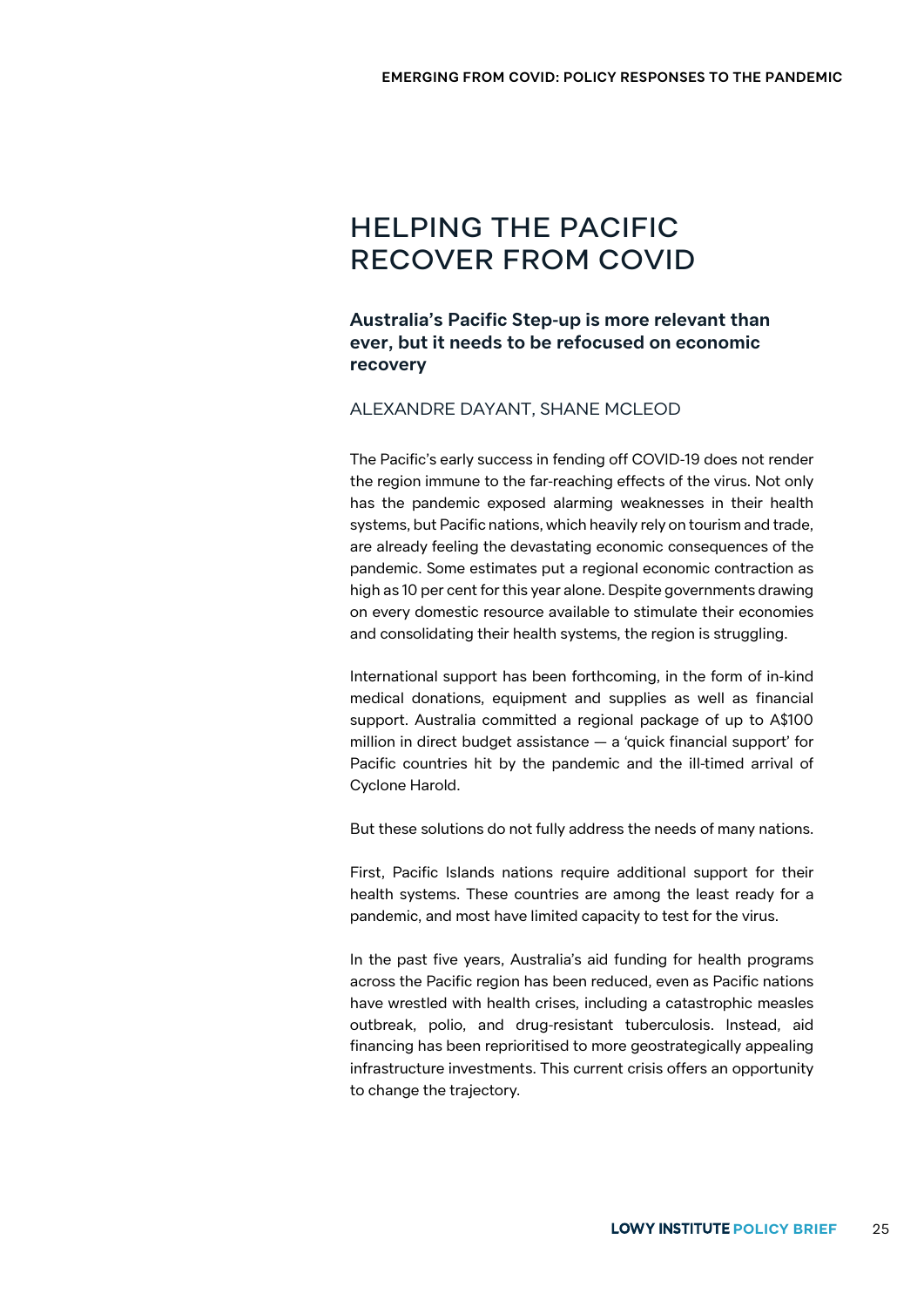In the long run, investing in the health systems of the region not only makes those nations less prone to health emergencies, but it also improves the security of all Pacific countries, including Australia.

Second, most Pacific Islands nations need financing support to keep their economies afloat. While a few have some fiscal space to increase their expenditures, most do not.

Australia's Pacific Step-up is more relevant than ever, but it needs to be refocused on economic recovery.

Aid should be redirected towards the backbone of Pacific domestic economies, namely small businesses and the agricultural sector, as well as tourism and hospitality — both severely hit by worldwide travel restrictions. Fast-tracking the A\$2 billion Australian Infrastructure Financing Facility for the Pacific (AIFFP) would help to foster economic recovery through the construction of important infrastructure projects. Pacific labour mobility also needs to be increased, once travel restrictions allow.

Australia will need to make special provision in its response for Papua New Guinea. Its size and scale — and its land border with Indonesia — will make the coronavirus response an ongoing challenge. The economic and health system challenges faced by the entire region will be even more severe in PNG.

Finally, Australia should continue to take a leadership role in advocating for international assistance for the region. Prime Minister Scott Morrison's call at the March G20 meeting to support the Pacific must be reinforced.

Canberra should aim to be innovative and adaptable. Australia's early success in containing the virus has delivered what has been described as a 'Covid dividend'. It should spend some of that dividend wisely to benefit its Pacific neighbours, now and into the future.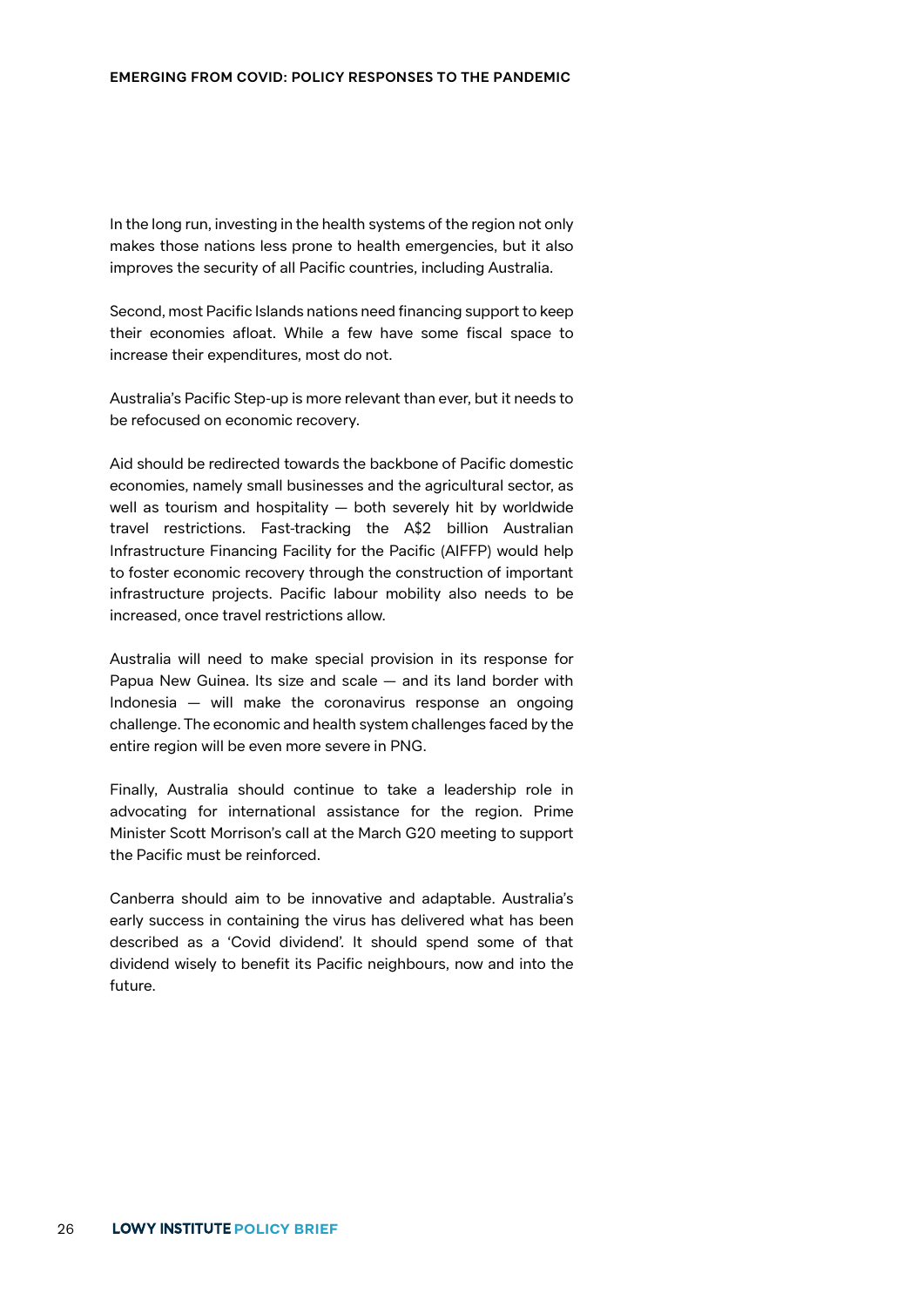## REVIVING AUSTRALIA'S AID PROGRAM

**In a region where crises amplify fragility and instability, the bill will be much larger for Australia if it does not act now to provide the right amount, and the right kinds, of support to its neighbours**

#### JONATHAN PRYKE

Since 2014, through successive budget cuts, a hasty merger of AusAID into DFAT, and the consequent attrition of development professionals, the Australian aid program has become a shell of its former self. The Coalition government has cut the aid program by almost a third from its \$5.5 billion peak in 2013–14, adjusting for inflation. The aid program, when measured as a portion of Australia's Gross National Income (GNI), is now the least generous it has ever been in Australia's history.

One thing that is clear as we emerge from the COVID pandemic is that Australia will find itself in a region much poorer and less stable than it was in 2019. Australia will no longer have the luxury of spending so little to help ensure regional prosperity and stability.

Australia stands out globally for its success in handling both the health and economic crises of the pandemic. This makes Australia one of the only countries with the means to take a leadership role in helping our region get back on its feet after COVID-19. Seventeen of Australia's closest twenty neighbours are aid recipients. Doing more to help our region is not only our moral duty; it is also in Australia's national interest.

Presuming the government does not cut the aid budget this year, the economic contraction Australia will face in 2020 will, by default, increase our apparent generosity. Thereafter, Canberra should increase our level of official development assistance (the proportion of ODA to Gross National Income) by 0.01 per cent each year until Australia at least meets the OECD average of 0.38 per cent. This increase, roughly \$400 million in the first year, should be focused exclusively on rapid economic stimulus in Southeast Asia and the Pacific. Even at this modest rate of growth, the aid program would not return to its 0.34 per cent peak for another 15 years.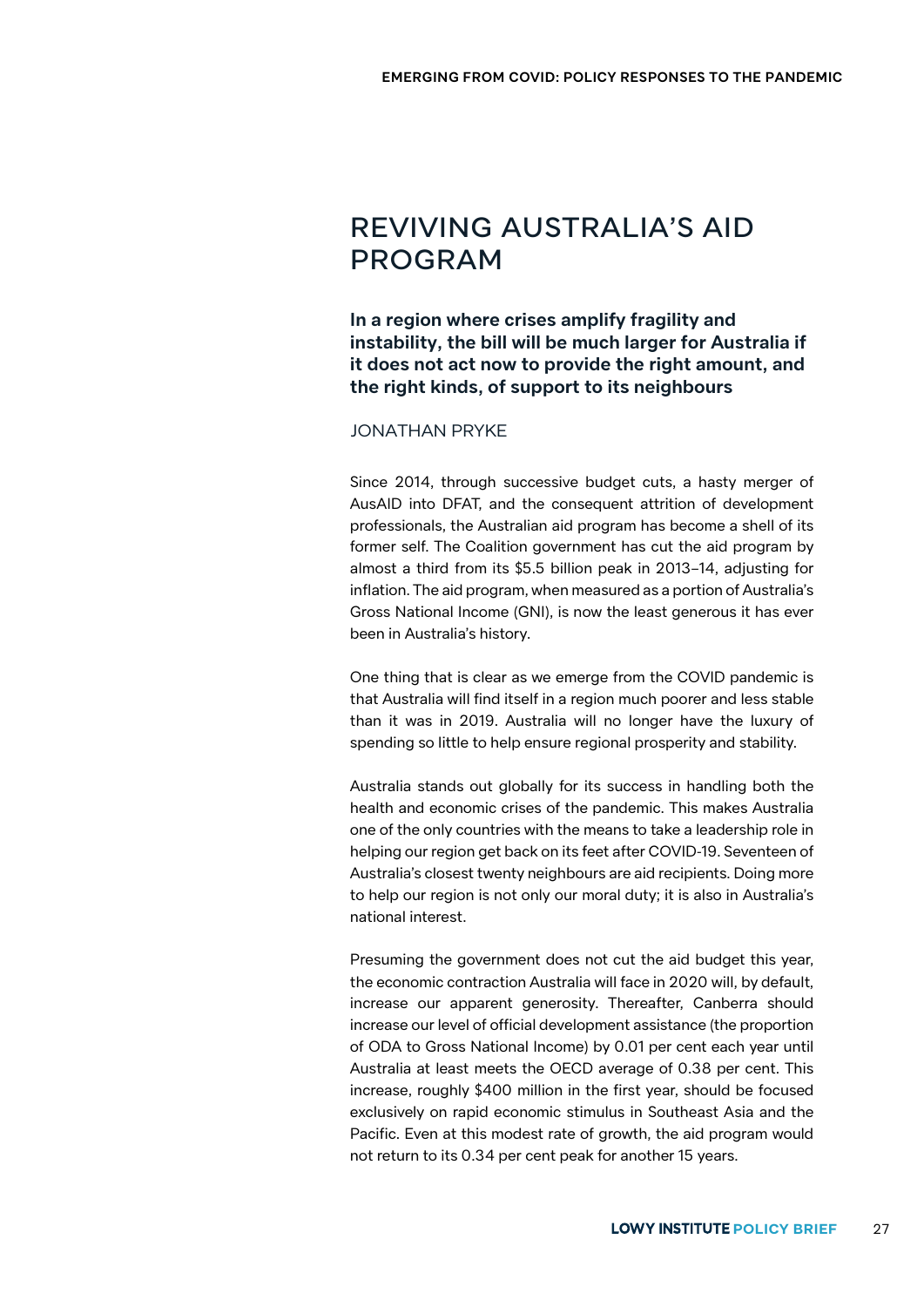Increasing the aid budget without significant reform will not be enough, however. As aid volumes have declined, so too has capacity. The government recognised this in calling for a development review last year, which has rightly been put on hold during the COVID crisis. This review should not, however, be abandoned but instead expanded by appointing an independent review team, similar to the 2011 Hollway review, to give it real teeth. The objectives of Australian aid, the governance and management of aid within DFAT, the accountability and measurement of aid performance, and the modalities of aid delivery are all areas in need of reform.

Increasing and improving the aid program will be a tough sell in a climate where Australian voters are already facing an intergenerational tax burden. But in a region where crises amplify fragility and instability, the bill will be much larger for Australia if it does not act now to provide the right amount, and the right kinds, of support to its neighbours.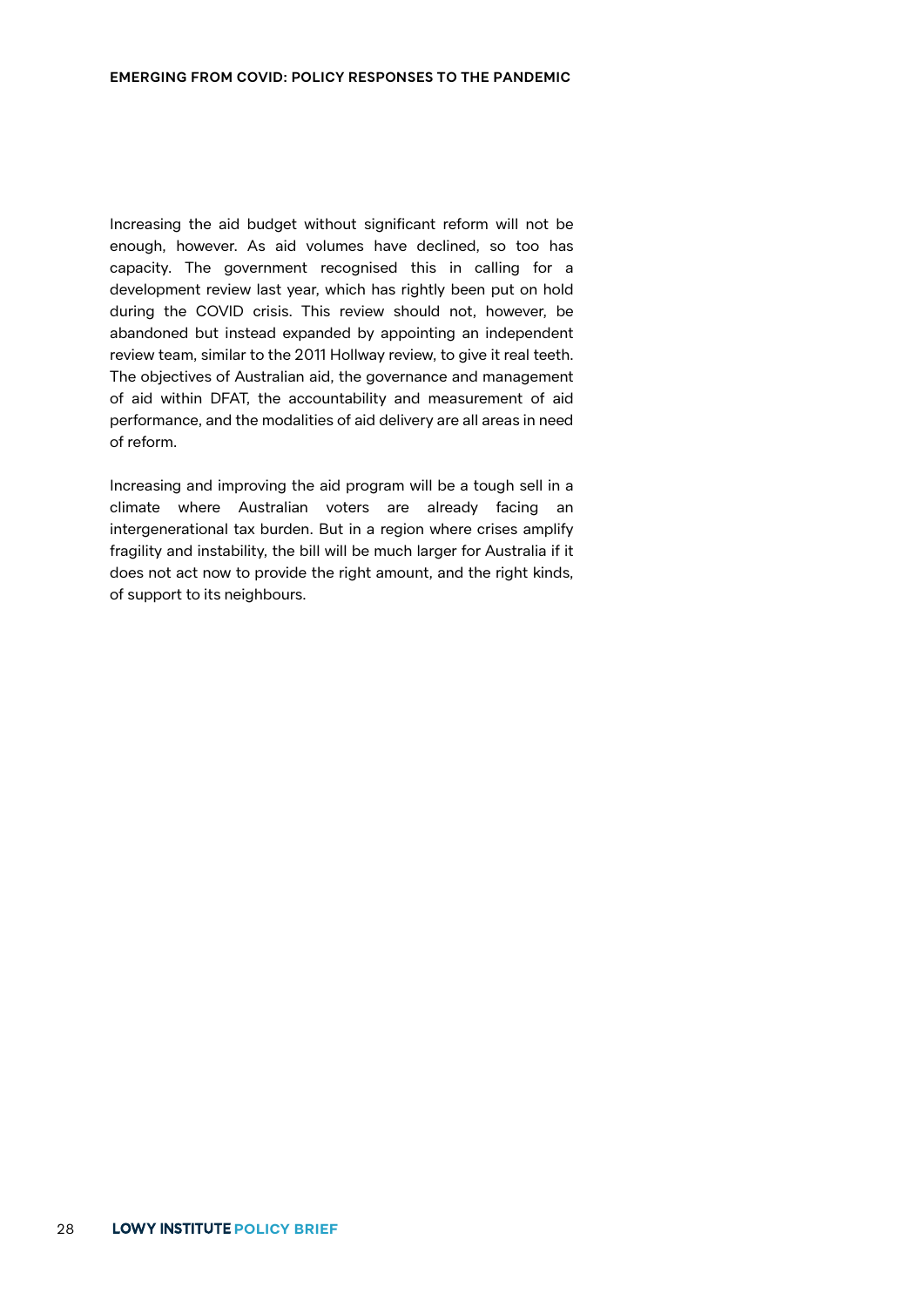# REVALUING AUSTRALIA'S DIPLOMACY

**With an increasingly assertive China and a weaker America embroiled in internal discord and external competition, the deft management of Australia's international relations is becoming ever more crucial**

#### ALEX OLIVER

Defence, ODA and Diplomacy: Real expenditures



Source: Defence and DFAT annual reports, portfolio budget statements and appropriations, Devpolicy Aid Tracker, ABS GDP and CPI data.

The story this picture tells has been told with monotonous regularity by the Lowy Institute in research projects since 2009. The "diplomatic deficit" — the title of the Institute's 2009 investigation into the instruments of Australia's international relations and their fitness for the twenty-first century — has become global shorthand for the underfunding and undervaluing of diplomacy worldwide.

The predicament the world finds itself in at the turn of the decade shows just how important diplomacy is. Of course, national responses have been critical in suppressing the spread of COVID-19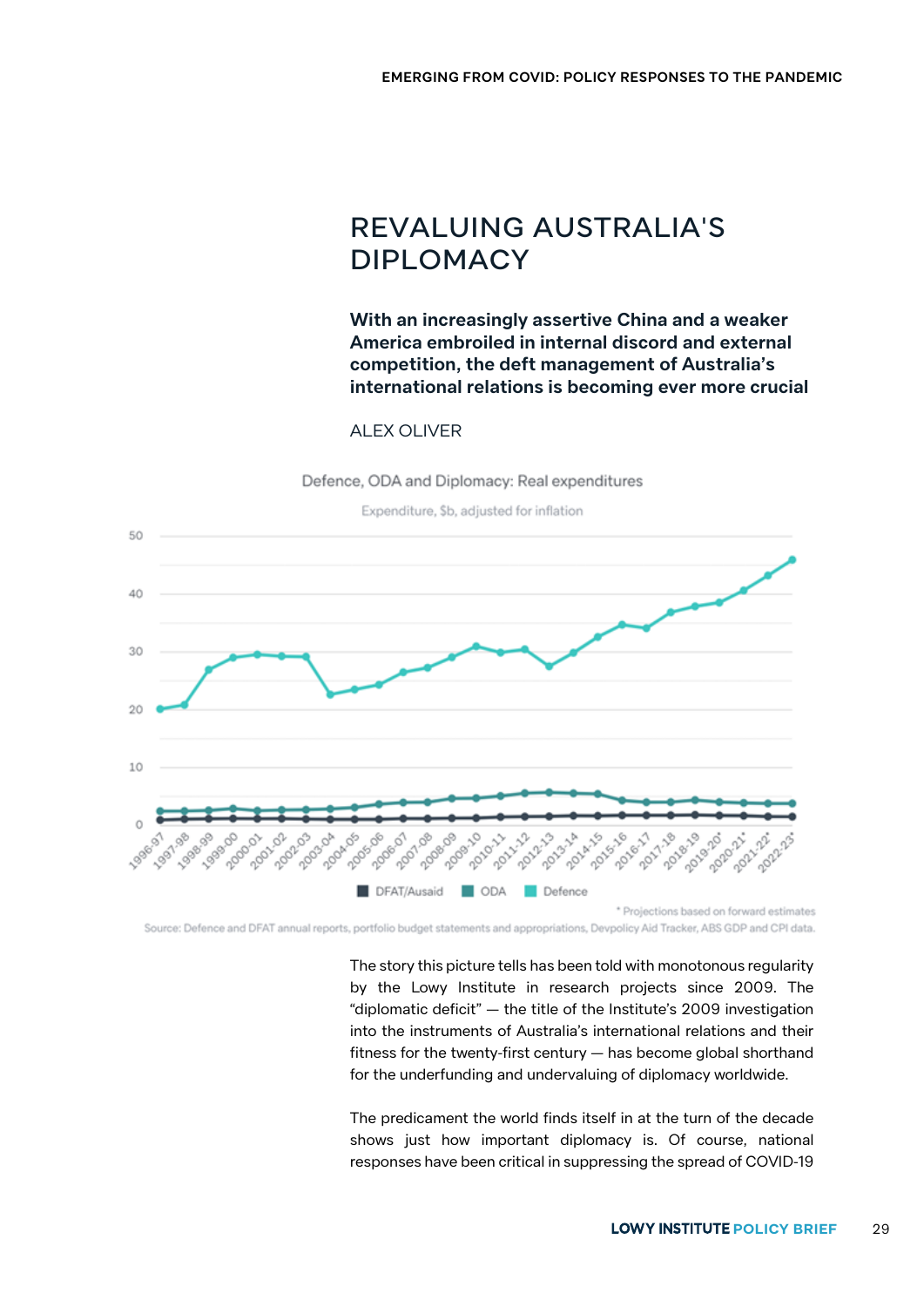within borders. But COVID has also revealed the limits of sovereign control. Globalisation has melted borders, making the job of containing the spread of the virus virtually impossible. Almost every aspect of national responses has involved diplomacy in some way whether in closing borders, helping evacuate stranded citizens, engaging with the World Health Organization, or delivering assistance to vulnerable neighbours. From Australia's perspective, one of the most recent demonstrations of the value of diplomacy has been our work behind the scenes with the European Union to establish an investigation into the origins and global response to the pandemic. A less conspicuous example of several years of diligent diplomacy was the 'Quad-Plus' meeting in late March between officials from the United States, Japan, India and Australia (the Quad countries), along with representatives from New Zealand, South Korea and Vietnam. The goal was to discuss pandemic response coordination as well as plans for reviving regional economies. If there is a revised G7+ grouping, as mooted by President Trump, that will also require a concerted effort from Australian diplomats to ensure it does useful work.

This strenuous diplomatic agenda requires a diplomatic corps operating at peak ability. Yet for decades, Australian diplomacy has been sapped by increasingly strained budgets, relentless 'efficiency dividends' and workforce cuts. In real terms, its budget has not just flatlined, it is declining, and in 2022 will be smaller than it was 15 years earlier, in 2007. Australia has the world's thirteenth largest GDP and defence expenditure, but only the twenty-seventh largest diplomatic network. There are fewer Australian diplomats posted overseas today than there were 30 years ago. That number, now 860 diplomats, is dispersed across 84 countries and must manage the full spectrum of Australia's foreign and trading relations, including providing consular assistance to Australians abroad — a very public function that has been scrutinised closely in the COVID crisis. Since March, DFAT has facilitated the evacuation and repatriation of more than 26 000 Australians; the biggest consular operation in its history.

With an increasingly assertive China and a weaker America embroiled in internal discord and external competition, the deft management of Australia's international relations is becoming ever more crucial. Diplomacy must be valued, and it must be funded accordingly. In 2008, US Secretary of Defense Robert Gates took the highly unusual step of publicly calling for the proper funding of US diplomacy and international development assistance. Attesting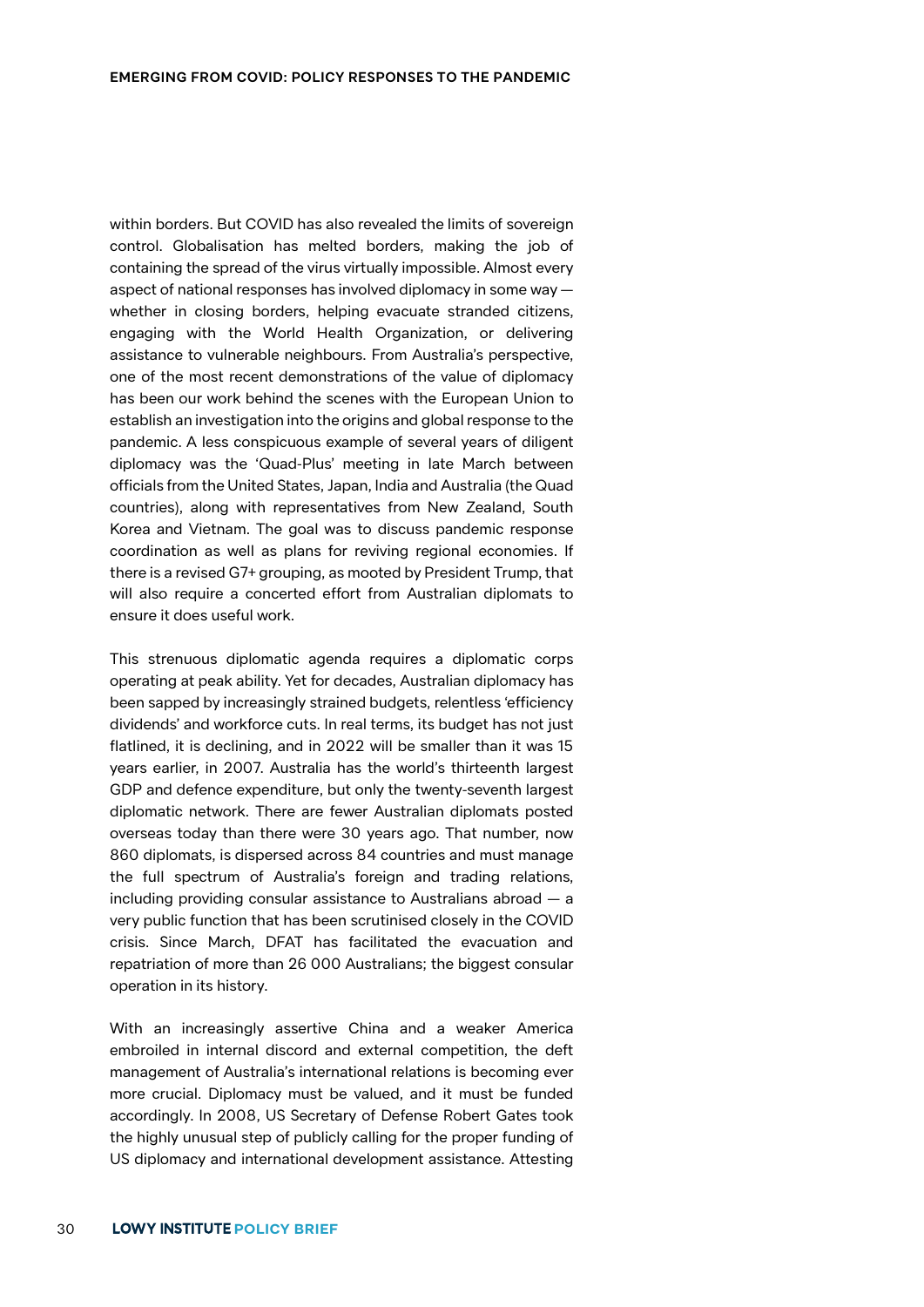to the need to properly value diplomacy and Australia's diplomats, Sir Angus Houston, former Chief of the Australian Defence Force and Lowy Institute Board member, cites Australia's response to the MH17 downing. As the prime minister's special envoy, Sir Angus relied heavily on the knowledge and expertise of Australia's highlyexperienced diplomats on the ground. Their relationships with key players enabled access to the crash site and working with likeminded partners in securing an investigation.

In strategically uncertain times, Australia has rightly invested in its defence, expanding its capability with significant purchases of materiel and increasing its operating expenditure. But Australia's diplomacy must also be re-funded, and its diplomatic corps valued and strengthened. This requires more diplomats posted abroad, boosting numbers at small posts, adding posts where there are gaps, building teams everywhere else, and valuing their advice. This must not be done by reducing the teams at headquarters that provide leadership, strategic thinking, coordination, and regional expertise. The defence of Australia and the preservation of its prosperity requires the wielding of pen, word, and sword in better balance.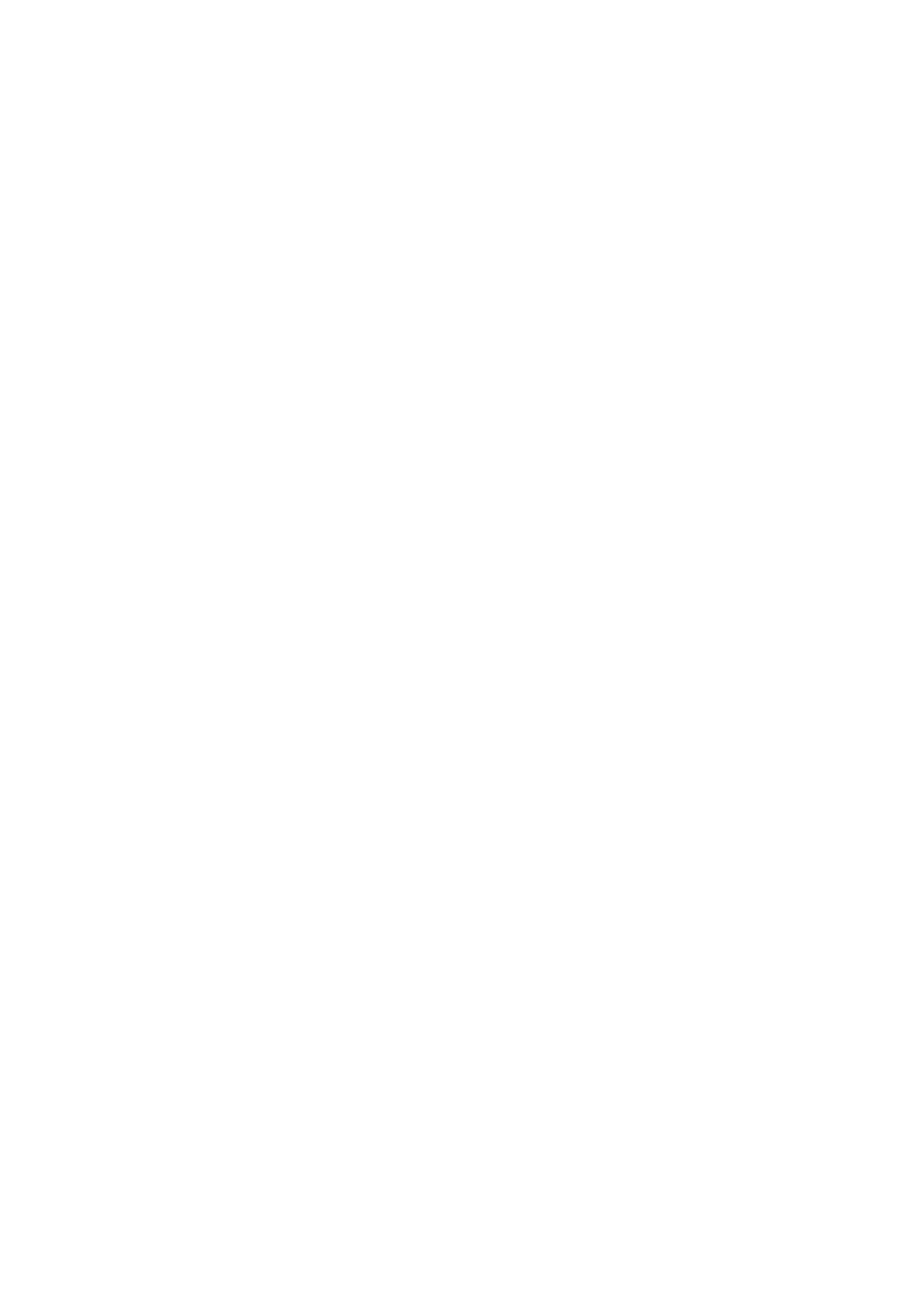### AUTHORS

Ben Bland, Director, Southeast Asia Program

Alex Dayant, Research Fellow, Pacific Islands Program

John Edwards, Senior Fellow, International Economics Program

Stephen Grenville, Nonresident Fellow

Natasha Kassam, Research Fellow, Diplomacy and Public Opinion Program

Hervé Lemahieu, Program Director, Asian Power and Diplomacy Program

Alyssa Leng, Research Associate, Asian Power and Diplomacy Program

Richard McGregor, Senior Fellow, East Asia Program

Shane McLeod, Research Fellow, Pacific Islands Program

Alex Oliver, Director of Research

Jonathan Pryke, Director, Pacific Islands Program

Roland Rajah, Lead Economist

Sam Roggeveen, Director, International Security Program

Ben Scott, Director, Australia's Security and the Rules Based Order Project